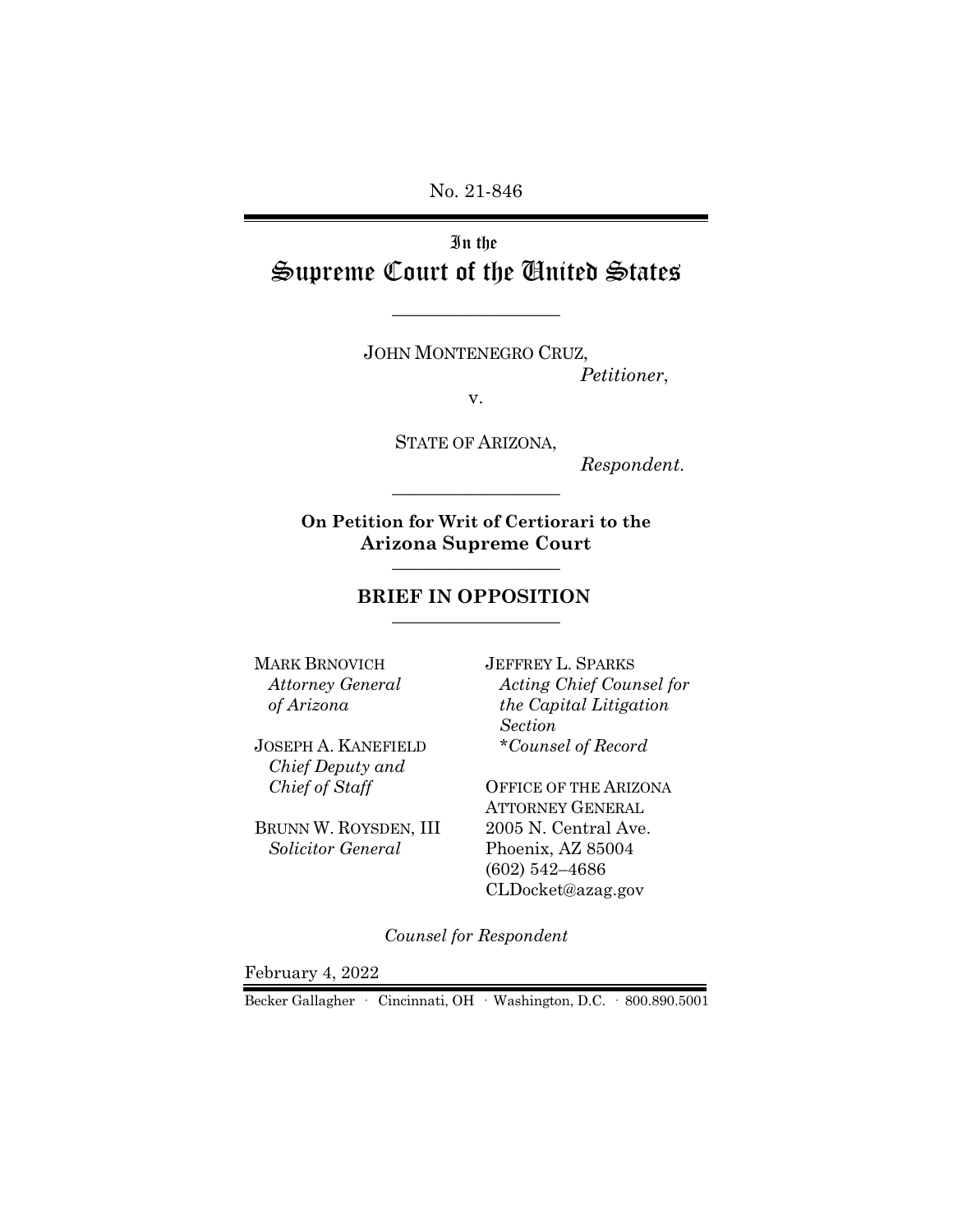## **CAPITAL CASE**

#### **QUESTION PRESENTED**

Petitioner John Montenegro Cruz sought successive postconviction relief in the Arizona courts under Arizona Rule of Criminal Procedure 32.1(g), arguing that *Lynch v. Arizona*, 578 U.S. 613 (2016), entitled him to relief from his death sentence. The Arizona Supreme Court denied relief on state law procedural grounds because it found that *Lynch* was not a "significant change in the law," one of the prerequisites for relief under Rule 32.1(g). Was the Arizona Supreme Court nonetheless required to apply *Lynch* retroactively to Cruz's case?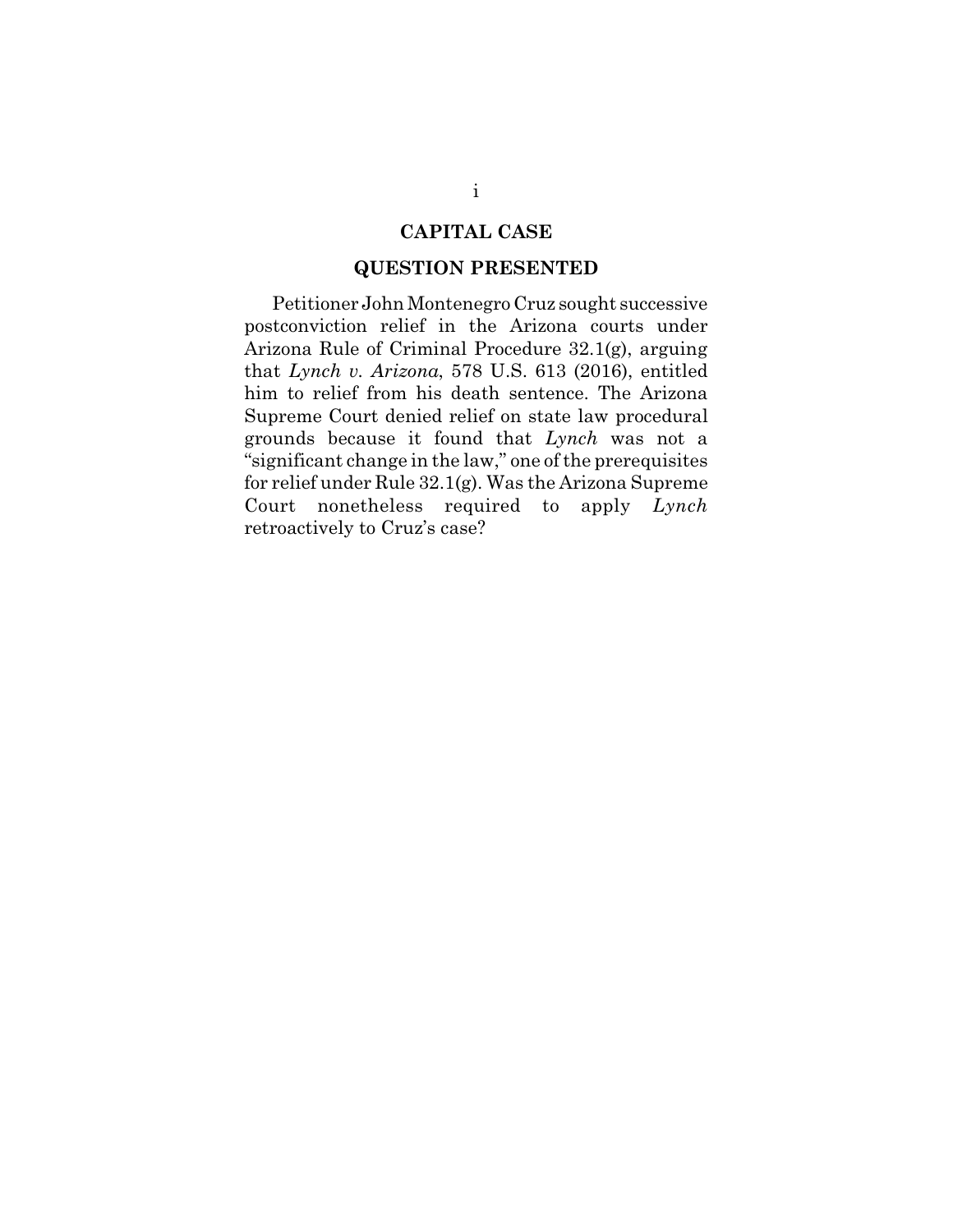# **TABLE OF CONTENTS**

| QUESTION PRESENTED                                                                                     |
|--------------------------------------------------------------------------------------------------------|
| TABLE OF AUTHORITIES  iii                                                                              |
|                                                                                                        |
| STATEMENT OF THE CASE  1                                                                               |
| A. Murder of Officer Hardesty and Cruz's                                                               |
| B. Simmons v. South Carolina and                                                                       |
| C. Lynch v. Arizona and Cruz's<br>successive postconviction                                            |
| REASONS FOR NOT GRANTING THE WRIT 8                                                                    |
| I.<br>Cruz waived any claim under Simmons or                                                           |
| II.<br>The Arizona Supreme Court's decision rested<br>on an independent and adequate state law         |
| Even if Lynch's retroactivity were at issue,<br>III.<br>Cruz's case presents a poor vehicle to address |
|                                                                                                        |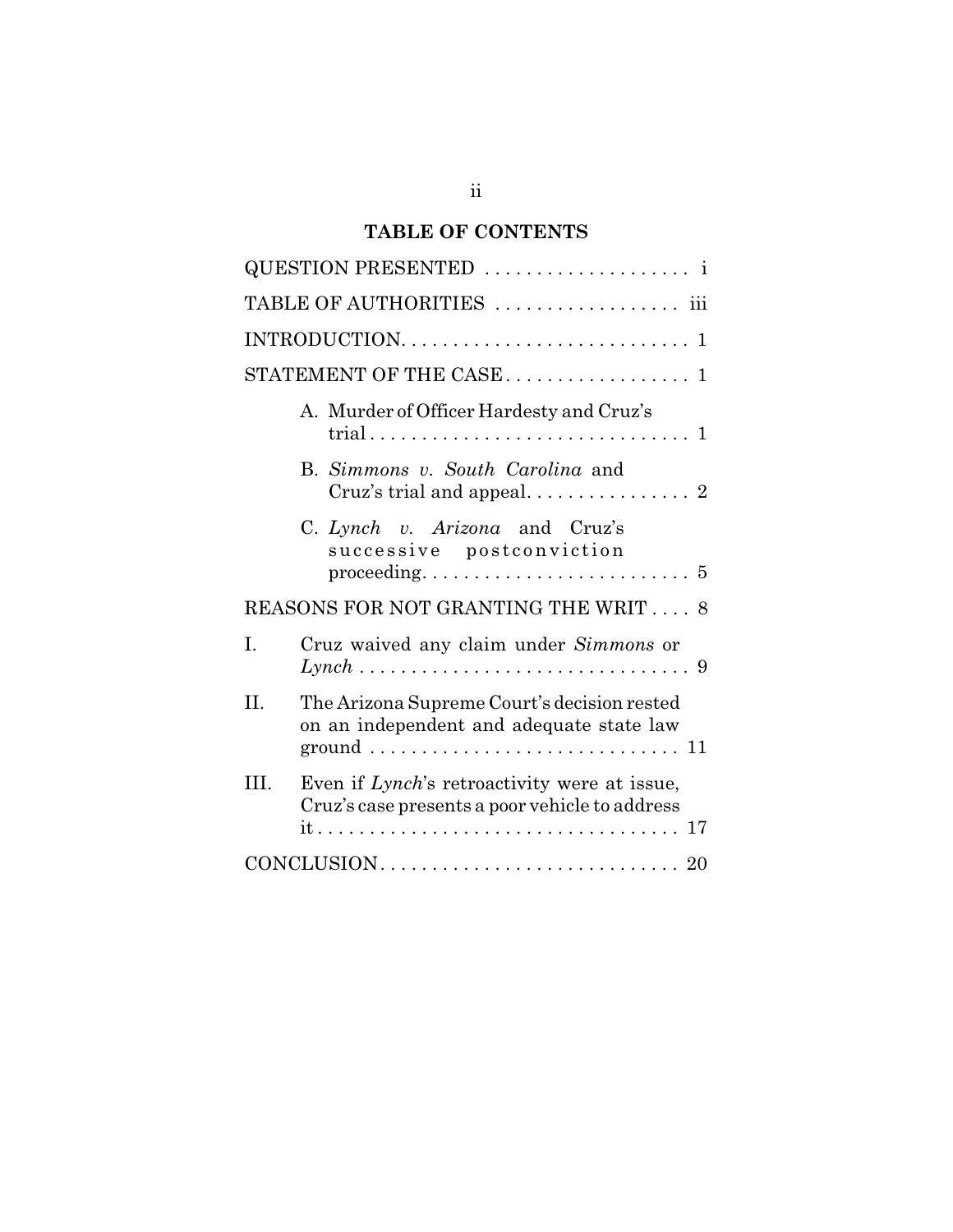# **TABLE OF AUTHORITIES**

# **CASES**

| Ake v. Oklahoma,                                                 |
|------------------------------------------------------------------|
| Andriano v. Shinn,<br>2021 WL 184546 (D. Ariz. Jan. 19, 2021)  6 |
| Beard v. Kindler,                                                |
| Brecht v. Abrahamson,                                            |
| Campbell v. Polk,<br>447 F.3d 270 (4th Cir. 2006). 10            |
| Chaidez v. United States,                                        |
| Cruz v. Credio et al.,<br>No. 21-99005 (9th Cir. Nov. 9, 2021) 5 |
| Cruz v. Ryan,<br>2018 WL 1524026, (D. Ariz. Mar. 28, 2018)  10   |
| Cruz v. Shinn,<br>2021 WL 1222168 (D. Ariz. Mar. 31, 2021) 5     |
| Dugger v. Adams,                                                 |
| Ford v. Georgia,                                                 |
| Foster v. Chatman,                                               |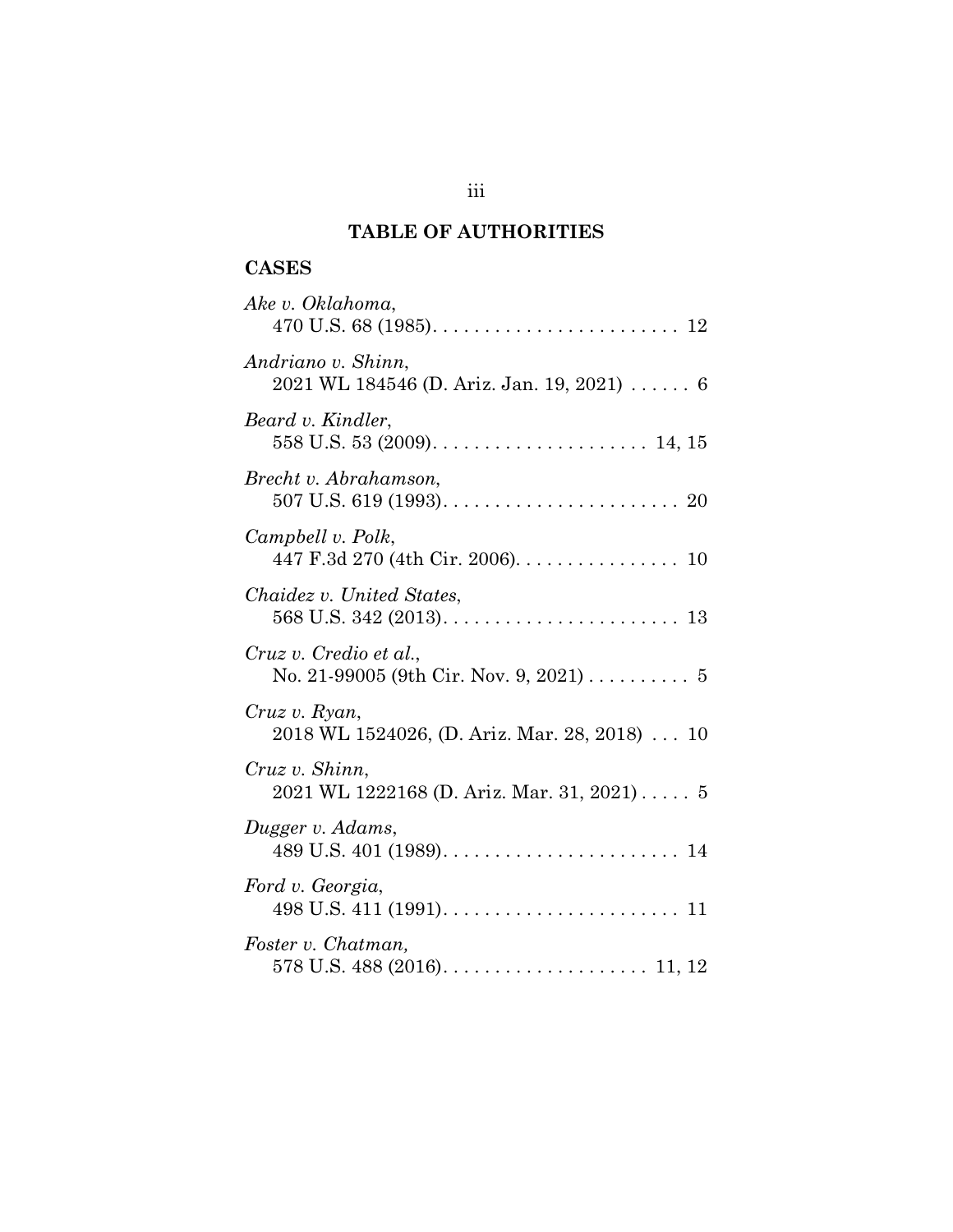| Harris v. Reed,                                                                       |
|---------------------------------------------------------------------------------------|
| Kelly v. South Carolina,                                                              |
| Lynch v. Arizona,<br>578 U.S. 613 (2016). $\ldots \ldots \ldots \ldots \ldots$ passim |
| Miller v. Alabama,                                                                    |
| Montgomery v. Louisiana,                                                              |
| Moran v. McDaniel,<br>80 F.3d 1261 (9th Cir. 1996). 15                                |
| O'Dell v. Netherland,                                                                 |
| Ring v. Arizona,                                                                      |
| Shafer v. South Carolina,                                                             |
| Simmons v. South Carolina,                                                            |
| State v. Bush,                                                                        |
| State v. Escalante-Orozco,                                                            |
| State v. Garcia,                                                                      |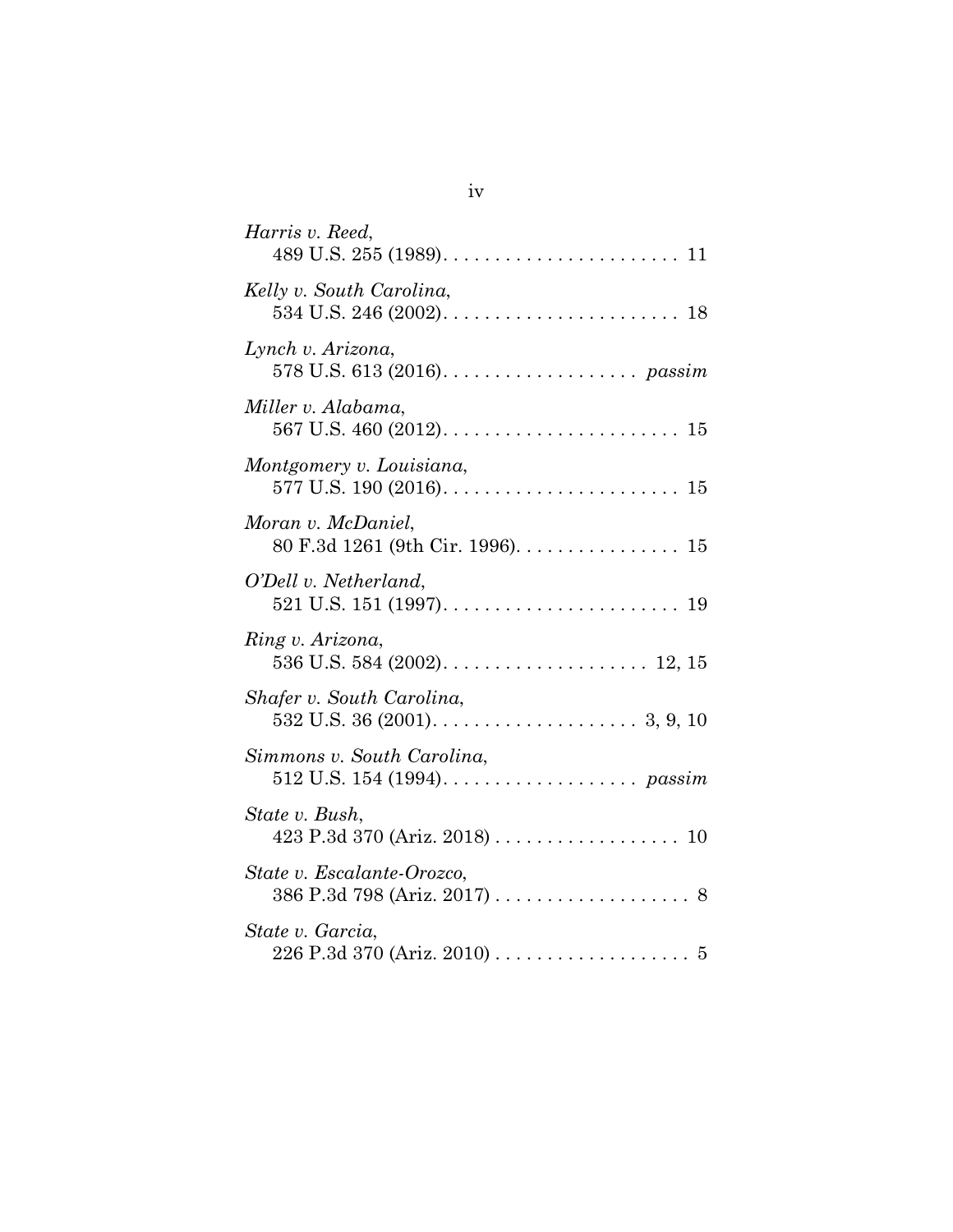| State v. Hardy,                                               |
|---------------------------------------------------------------|
| State v. Hulsey,                                              |
| State v. Rushing,                                             |
| State v. Shrum,<br>$203$ P.3d 1175 (Ariz. 2009) 7, 12, 15, 16 |
| State v. Slemmer,<br>823 P.2d 41(Ariz. 1991)  11, 12, 15, 16  |
| Stewart v. Smith,                                             |
| Tanner v. United States,                                      |
| Townes v. Murray,<br>68 P.3d 840 (4th Cir. 1995). 10          |
| Walton v. Arizona,                                            |
| Yates v. Aiken,                                               |
| <b>STATUTES</b>                                               |
|                                                               |
|                                                               |
|                                                               |
|                                                               |

v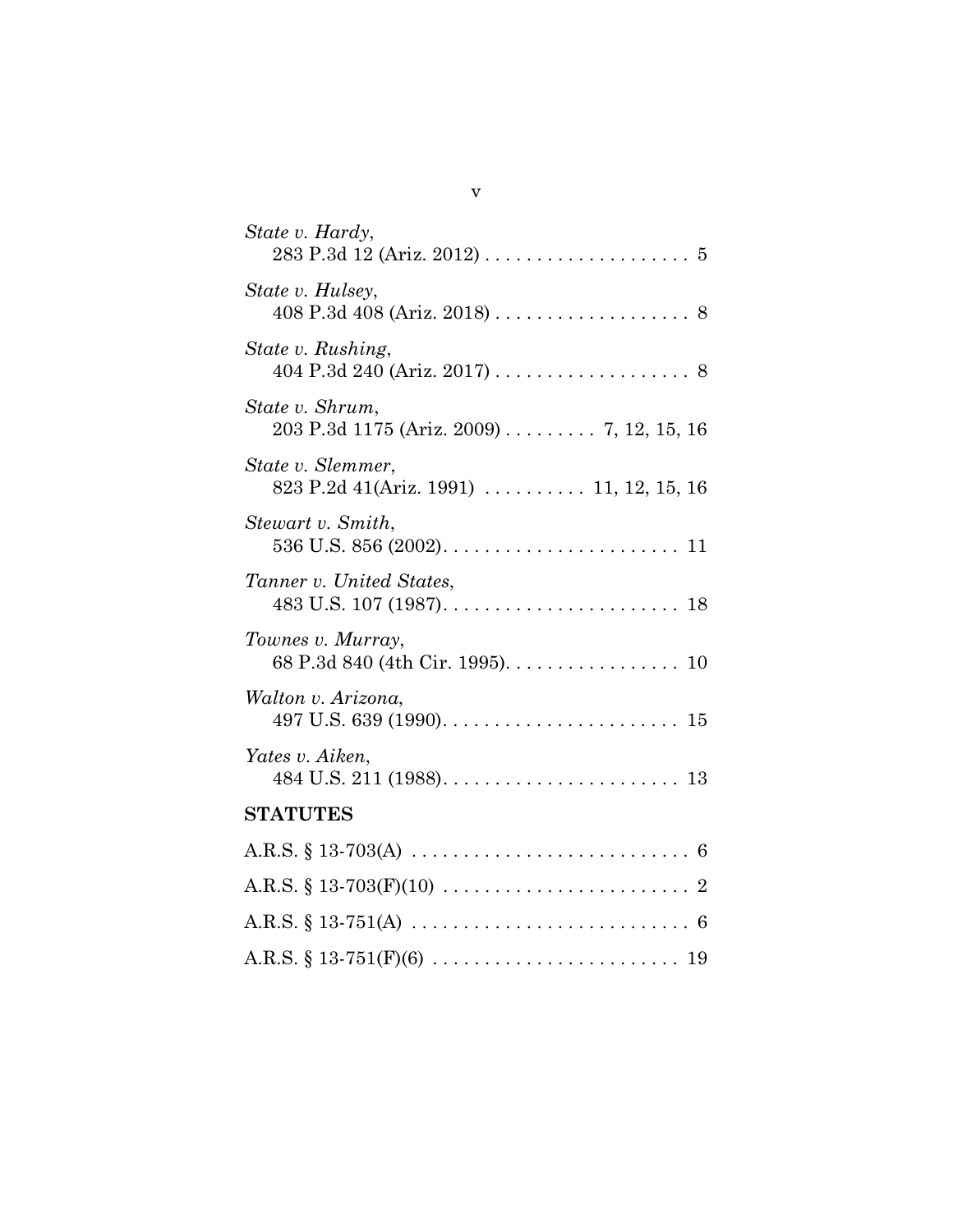| <b>RULES</b> |
|--------------|
|              |
|              |
|              |
|              |
|              |
|              |

vi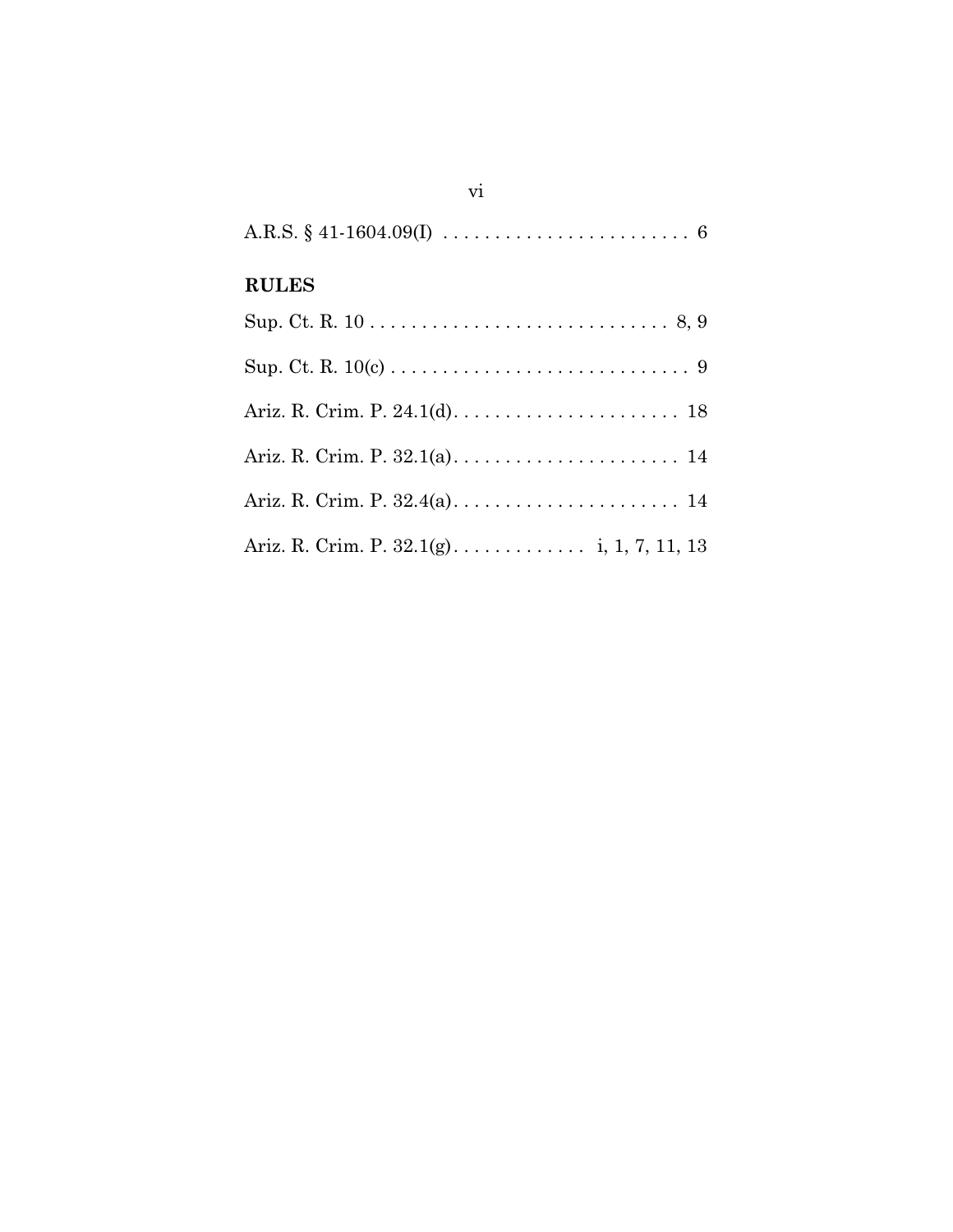#### **INTRODUCTION**

Cruz was convicted of first-degree murder and sentenced to death for shooting Tucson Police Officer Patrick Hardesty five times at close range in 2003. Cruz did not ask the trial judge to instruct the jury, under *Simmons v. South Carolina*, 512 U.S. 154 (1994), that Arizona law did not allow parole for defendants, like Cruz, who committed felonies after 1993. In 2017, however, after this Court held in *Lynch v. Arizona*, 578 U.S. 613 (2016), that Arizona capital defendants were entitled to instructions under *Simmons* when the State places future dangerousness at issue, Cruz filed a successive petition for postconviction relief arguing that the lack of a *Simmons* instruction at his trial entitled him to relief under Arizona Rule of Criminal Procedure 32.1(g). Cruz now contends that the Arizona Supreme Court erred by denying relief on the basis that his claim did not qualify for relief under Rule  $32.1(g)$  because it was not based on a "significant" change in the law." Cruz has presented no compelling reason for this Court's review because he waived any error under *Simmons* or *Lynch* by failing to request a parole ineligibility instruction, the Arizona Supreme Court's decision below rests on an independent and adequate state law ground under Rule 32.1(g), and any theoretical error in his case would have been harmless.

#### **STATEMENT OF THE CASE**

## **A. Murder of Officer Hardesty and Cruz's trial.**

On the day he was killed, Officer Patrick Hardesty was questioning Cruz as part of a hit-and-run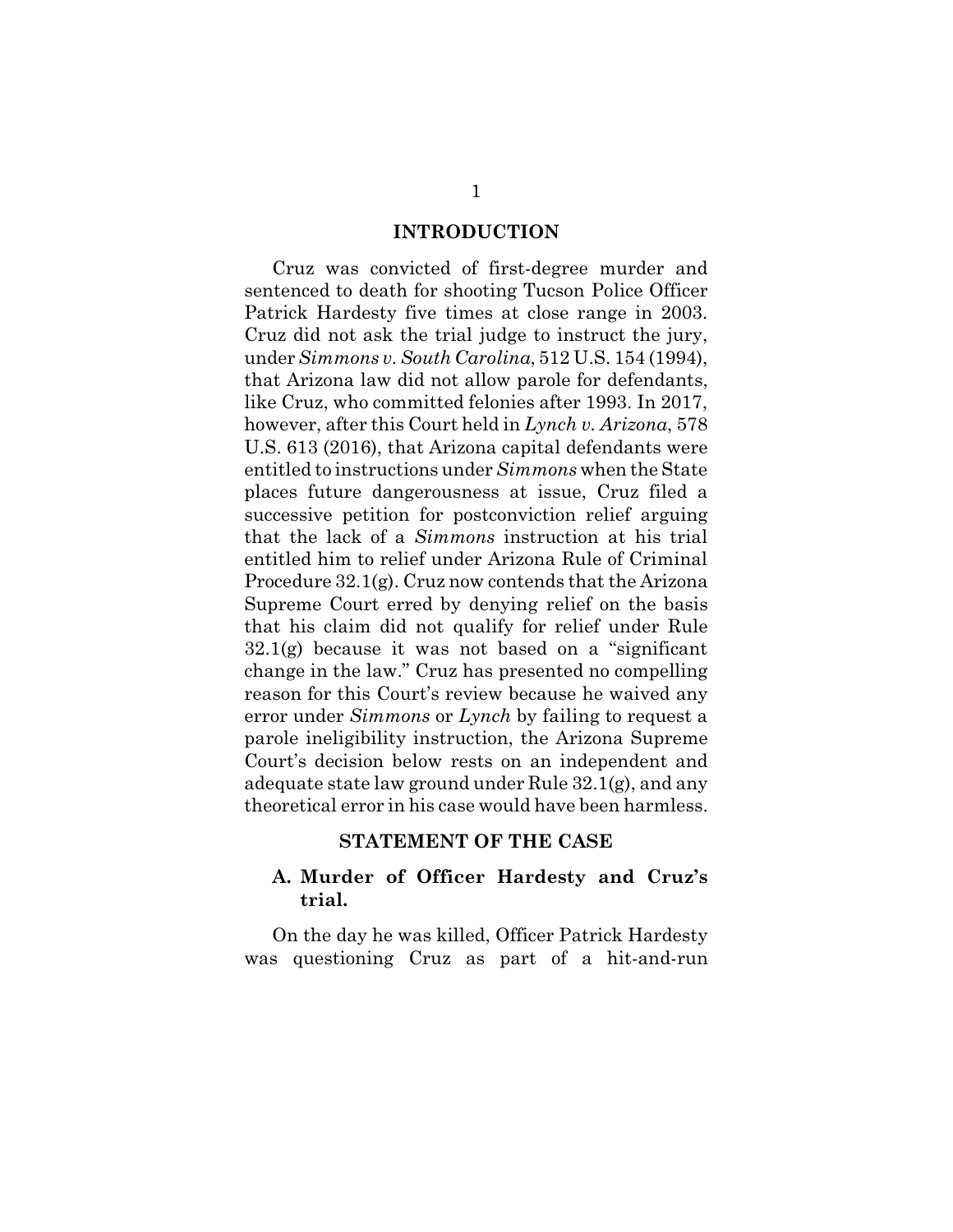investigation. App. 2a. During the questioning, Cruz ran from Officer Hardesty and Officer Hardesty gave chase on foot. *Id.* at  $202-03$ ,  $\P\P$  2-4. At some point during the chase, Cruz shot the officer five times, emptying the five-shot revolver he was carrying. Two shots struck Officer Hardesty's protective vest, two others struck him in the abdomen below the vest, and one entered his left eye, killing him almost instantly. *Id.* at 203, ¶¶ 5–7. Four of the shots were fired from no more than a foot away. *Id.* at 203, ¶ 6.

Cruz was indicted on one count of first-degree murder, and the State alleged as an aggravating factor supporting the death penalty that "[t]he murdered person was an on-duty peace officer who was killed in the course of performing the officer's official duties and the defendant knew, or should have known, that the murdered person was a peace officer." *Id.* at 203, ¶ 8 (quoting A.R.S. § 13–703(F)(10) (2003)). The jury convicted Cruz of first-degree murder and found the aggravating factor proven. It found Cruz's mitigation insufficient to call for leniency and determined that Cruz should be sentenced to death. *Id.* at 203, ¶ 9.

### **B.** *Simmons v. South Carolina* **and Cruz's trial and appeal.**

In *Simmons v. South Carolina*, 512 U.S. 154 (1994), a defendant on trial for capital murder was ineligible for parole under state law due to his prior convictions for violent offenses. 512 U.S. at 156. In response to the State's argument that the death penalty was appropriate based on Simmons' likelihood of committing future violence, Simmons asked the judge to instruct the jury that a life sentence would mean life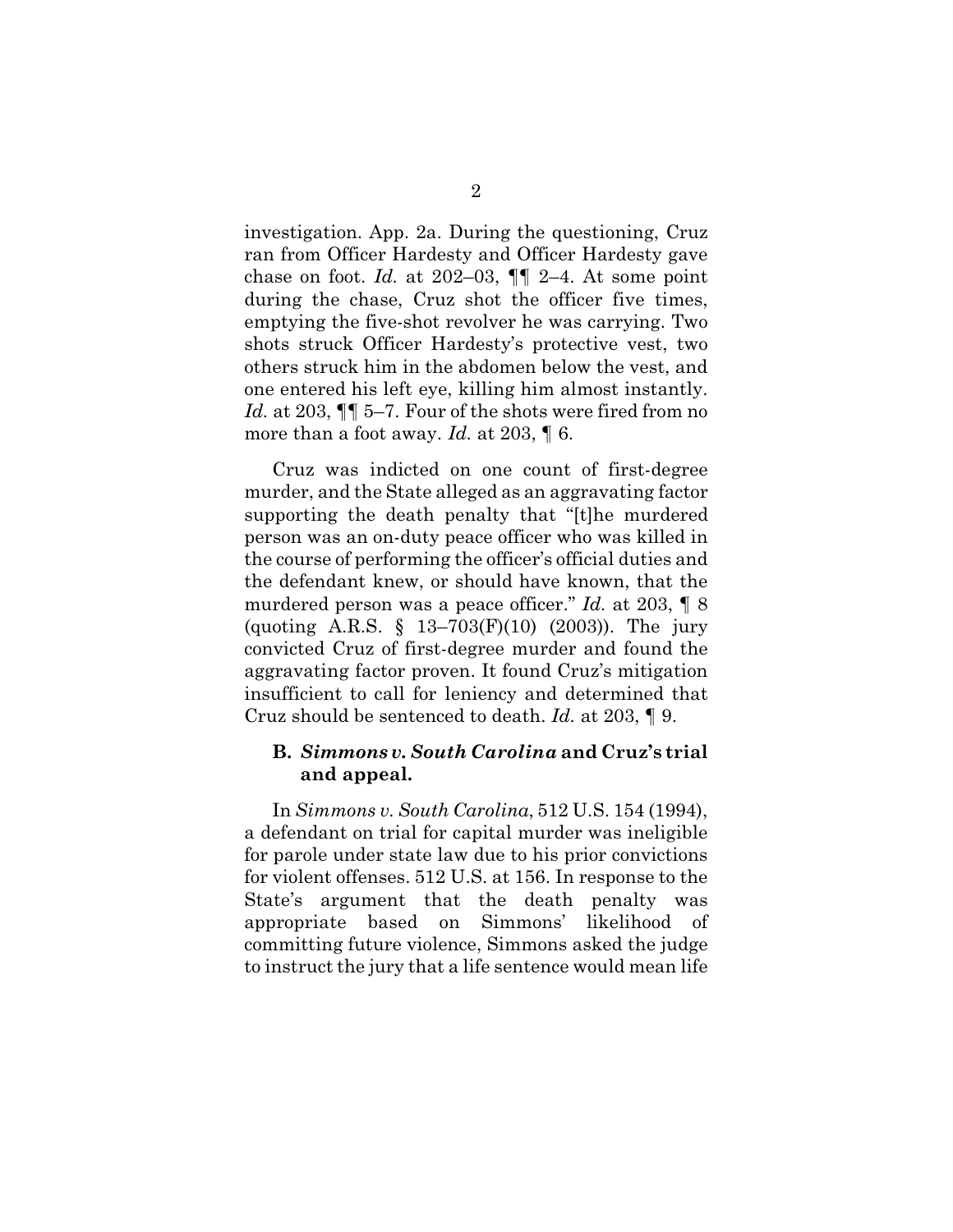without parole. *Id.* at 158. The trial court refused. *Id.* at 159–60. This Court reversed Simmons' death sentence, holding that "where the defendant's future dangerousness is at issue, and state law prohibits the defendant's release on parole, due process requires that the sentencing jury be informed that the defendant is parole ineligible." *Id.* at 156; *see also Shafer v. South Carolina*, 532 U.S. 36 (2001).

Citing *Simmons*, Cruz requested, before his trial, that the judge decide whether he would sentence Cruz to a natural life sentence or a life sentence with the possibility of release after 25 years if the jury did not return a death sentence. *See* Motion for the Court to Determine Whether it will Sentence the Accused to Life or Natural Life Before the Jury Deliberates on the Sentence, or Alternatively, to Strike the Death Penalty, *State v. Cruz*, Pima Co. Sup. Ct. No. CR2003-1740, Sept. 17, 2003 [ROA 65]; Amended Motion for the Court to Determine Whether it will Sentence the Accused to Life or Natural Life Before the Jury Deliberates on the Sentence, or Alternatively, to Strike the Death Penalty, *State v. Cruz*, Pima Co. Sup. Ct. No. CR2003-1740, Sept. 26, 2003 [ROA 77]. Cruz argued that if the court denied this request, he would be deprived of a fair trial and "the opportunity to present the mitigating factor that he will not be released from prison," and the jury would "speculate about what the possibilities for parole would be for [him] in the event a life sentence is imposed." *Id.* Cruz also proffered mitigation testimony from the Chairman of the Arizona Board of Executive Clemency that the Board could only recommend release after 25 years, but could not order Cruz's release on parole. R.T. 1/10/05, at 62; Notice Re: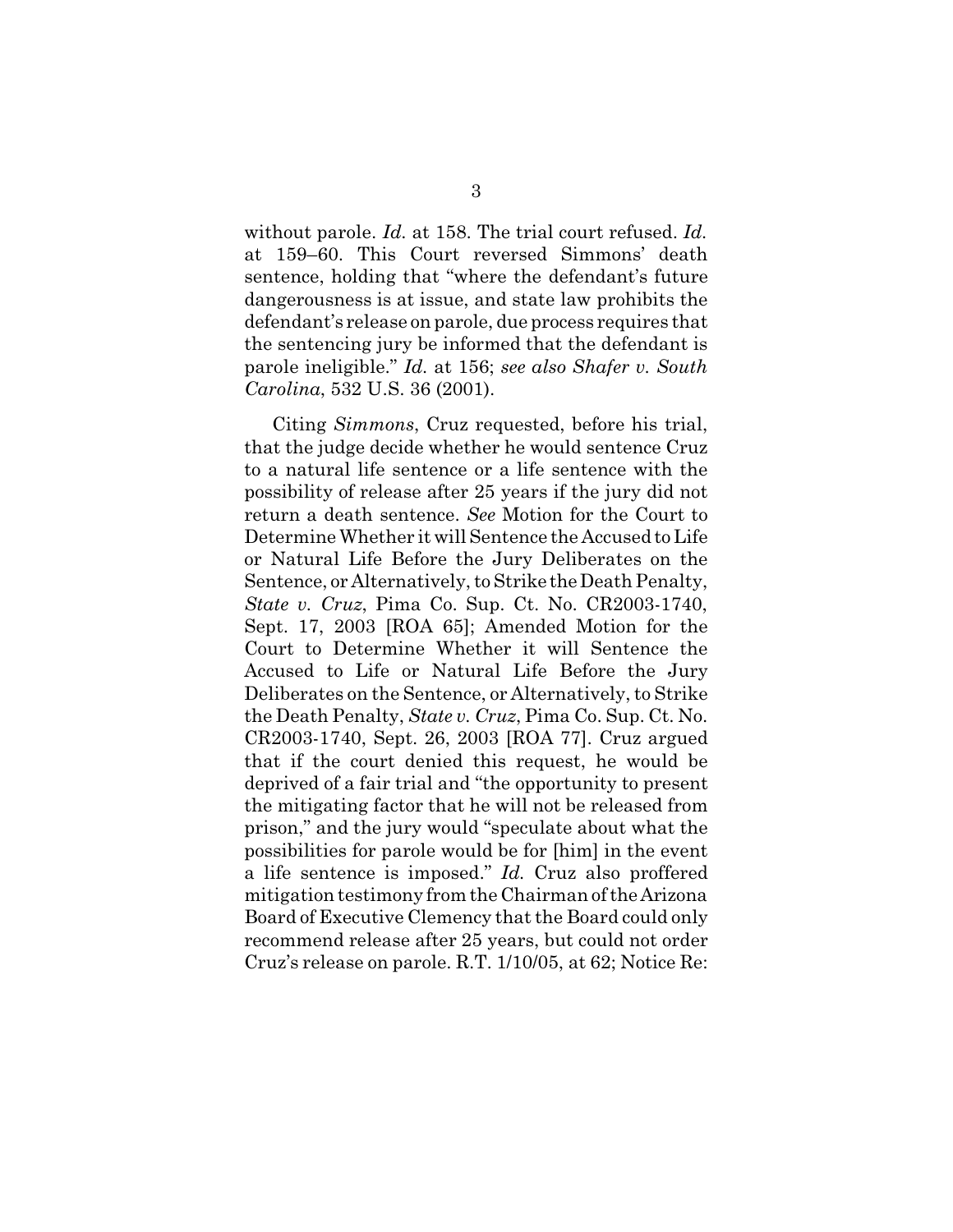Anticipated Testimony, *State v. Cruz*, Pima Co. Sup. Ct. CR2003-1740, Jan. 12, 2005 [ROA 427], at 3.

The trial court declined to decide between the available types of life sentences before trial and also precluded the Chairman's testimony. R.T. 3/1/05, at 6. The court offered, however, to "give an instruction of the consequences of a life or natural life sentence … if the defendant so requests." R.T. 3/1/05, at 6. Cruz never so requested—he did not ask the trial court instruct the jury about his parole-ineligibility. *See, e.g.,* Objections and Proposed Modifications to the Court's Instructions Re: Phase Three, *State v. Cruz*, Pima Co. Sup. Ct. CR2003-1740, March 7, 2005 [ROA 606].

Cruz also did not argue on appeal that *Simmons* required the trial court to instruct the jury on his ineligibility for parole. Instead, he contended that "the trial court erred by refusing to make a pretrial ruling on whether, if the jury decided against the death penalty, the court would sentence him to life or natural life in prison." App. 30a. The Arizona Supreme Court rejected this argument. It found that Cruz's case differed from *Simmons* because "[n]o state law would have prohibited Cruz's release on parole after serving twenty-five years, had he been given a life sentence" and that the "jury was properly informed of the three possible sentences Cruz faced if convicted: death, natural life, and life with the possibility of parole after twenty-five years." *Id.* at 31a. The court also noted that Cruz "failed to explain how the trial court could opine on a defendant's sentence before any evidence is offered or a verdict is rendered." *Id.*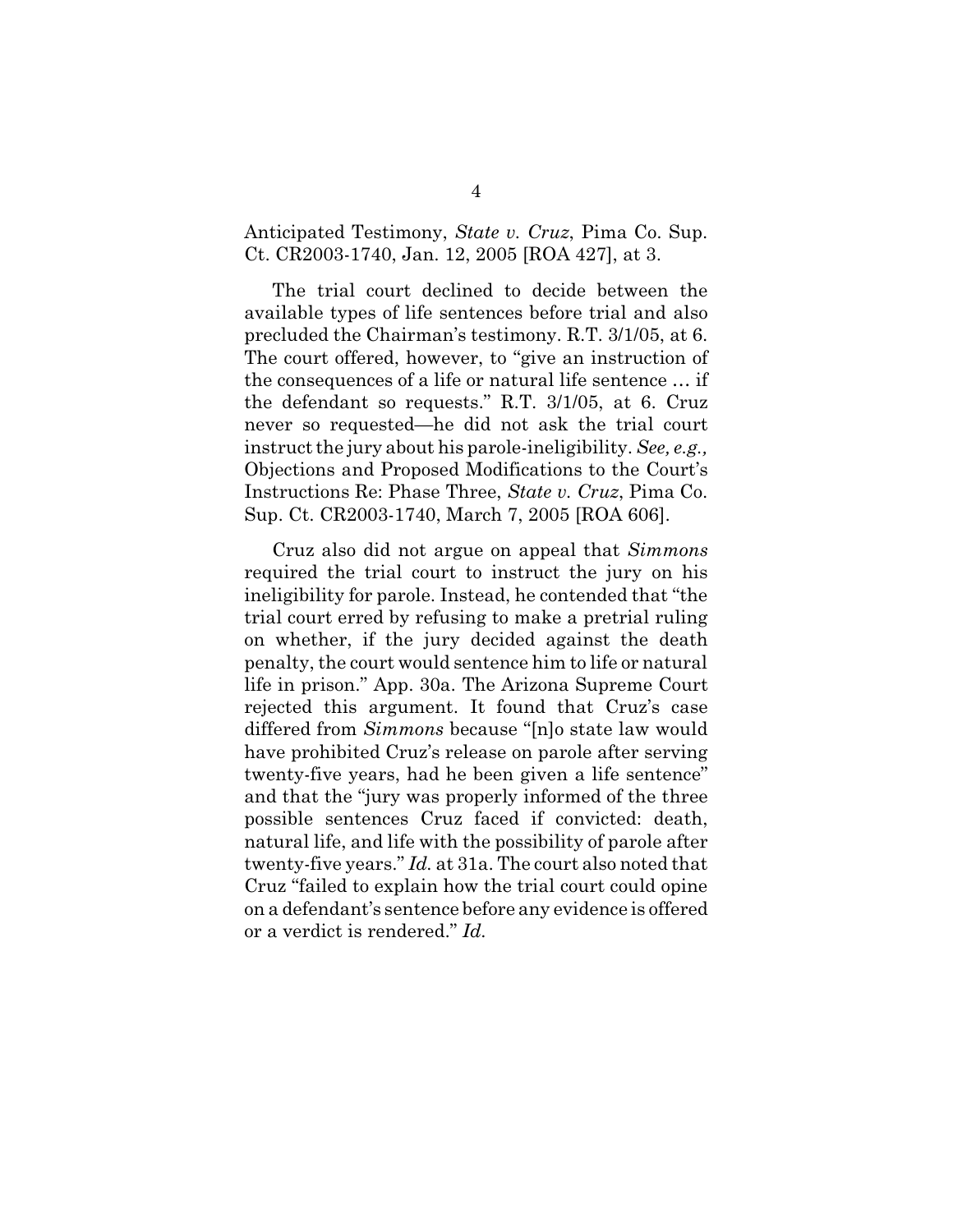Cruz also argued that the trial court abused its discretion by precluding testimony from the Chairman of the Arizona Board of Executive Clemency. *Id.* The Arizona Supreme Court concluded that the trial court did not err because "[t]he witness would have been asked to speculate about what the Board might do in twenty-five years, when Cruz might have been eligible for parole had he been sentenced to life." *Id.* Thus, the trial court "could reasonably have concluded that testimony on what the Board might do in a hypothetical future case would have been too speculative to assist the jury." *Id.*

The Arizona Supreme Court rejected Cruz's remaining claims and affirmed his conviction and death sentence. *Id.* at 57a. Cruz filed his first petition for postconviction relief in 2012; the postconviction court denied relief and the Arizona Supreme Court denied discretionary review. App. 3a. In 2014, Cruz initiated federal habeas corpus proceedings. *Id.* The district court denied habeas relief on March 31, 2021. *Cruz v. Shinn*, 2021 WL 1222168 (D. Ariz. March 31, 2021). His appeal to the Ninth Circuit is stayed pending these certiorari proceedings. *Cruz v. Credio et al.*, No. 21–99005, Dkt. # 17 (9th Cir. Nov. 9, 2021).

## **C.** *Lynch v. Arizona* **and Cruz's successive postconviction proceeding.**

After its decision in Cruz's direct appeal, the Arizona Supreme Court consistently held in multiple cases that *Simmons* did not apply in Arizona. *See, e.g., State v. Hardy*, 283 P.3d 12, 24, ¶ 58 (Ariz. 2012); *State v. Garcia*, 226 P.3d 370, 391, ¶ 111 (Ariz. 2010). It reached that conclusion in part because, until 2012,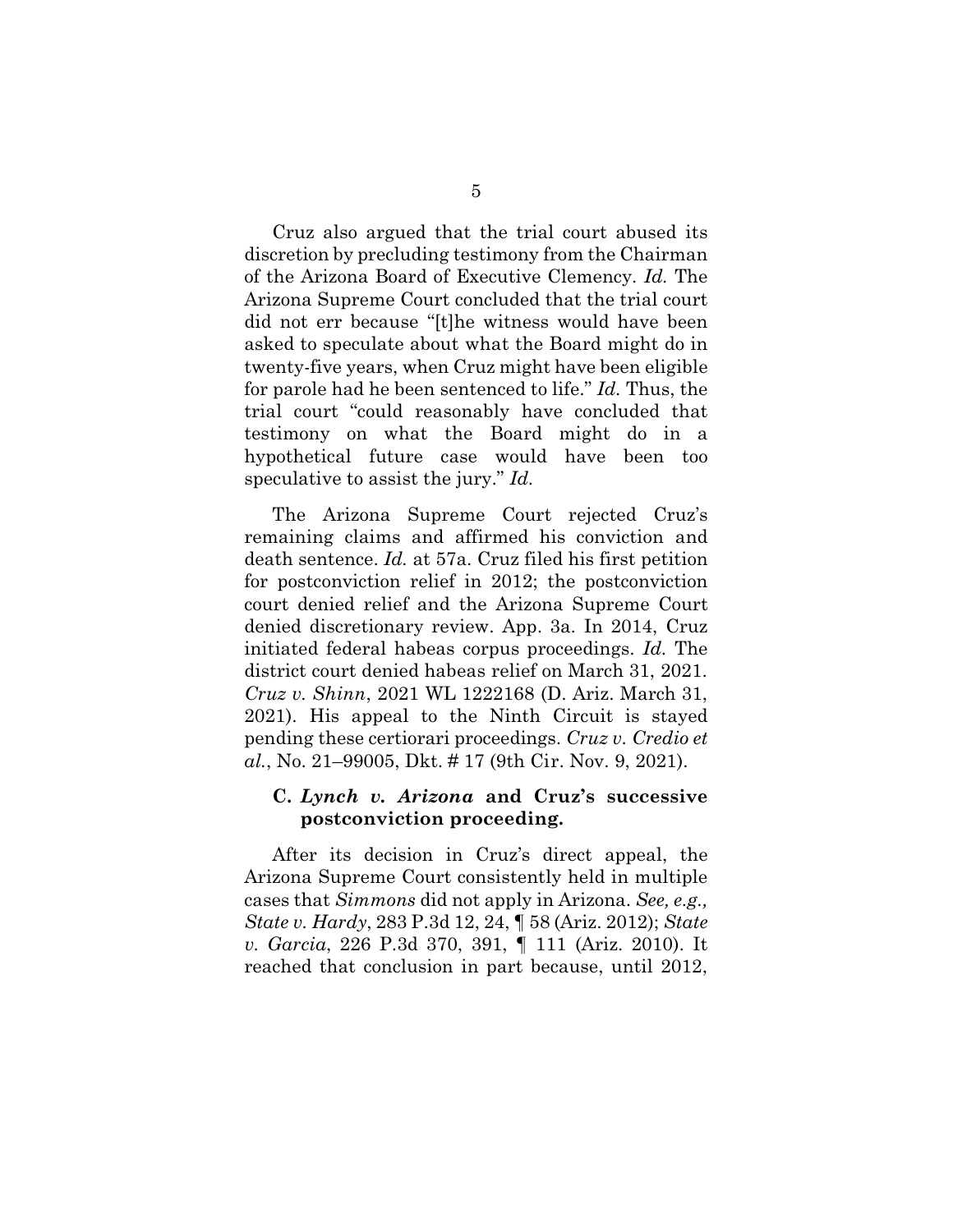Arizona law had permitted the imposition of a paroleeligible life sentence for defendants convicted of first degree murder. *See* A.R.S. § 13–703(A) (2000), *renumbered as* A.R.S. § 13–751(A). But in 1994, Arizona amended its parole statutes to effectively abolish parole for all inmates convicted of felony offenses. *See* A.R.S. § 41–1604.09(I). "Accordingly, at the time of [Cruz's] sentencing, defendants facing death sentences were statutorily eligible to receive life-withparole sentences but, as a practical matter, could not be paroled." *Andriano v. Shinn*, 2021 WL 184546, \*46 (D. Ariz. Jan. 19, 2021). In other words, when Cruz was sentenced, the applicable *sentencing* statute (A.R.S. § 13–703(A) (2000)) allowed for a parole-eligible sentence, but Arizona's *parole* statute (A.R.S. § 41–1604.09(I)) did not allow release on parole for defendants, like Cruz, who committed crimes after 1993.

In *Lynch*, this Court held that the Arizona Supreme Court had misinterpreted *Simmons* when it concluded that Arizona's parole laws did not entitle capital defendants to a parole ineligibility instruction. *Lynch* held that, because A.R.S. § 41–1604.09(I) prohibits parole for felonies committed after 1993, Arizona capital defendants are ineligible for parole within *Simmons*' meaning. 578 U.S. at 613–16. Thus, when the State places future dangerousness at issue, Arizona courts must instruct juries that state law does not permit the capital defendant to be released on parole. *Id*. at 615–16.

In March 2017, Cruz filed a successive petition for post-conviction relief in Pima County Superior Court,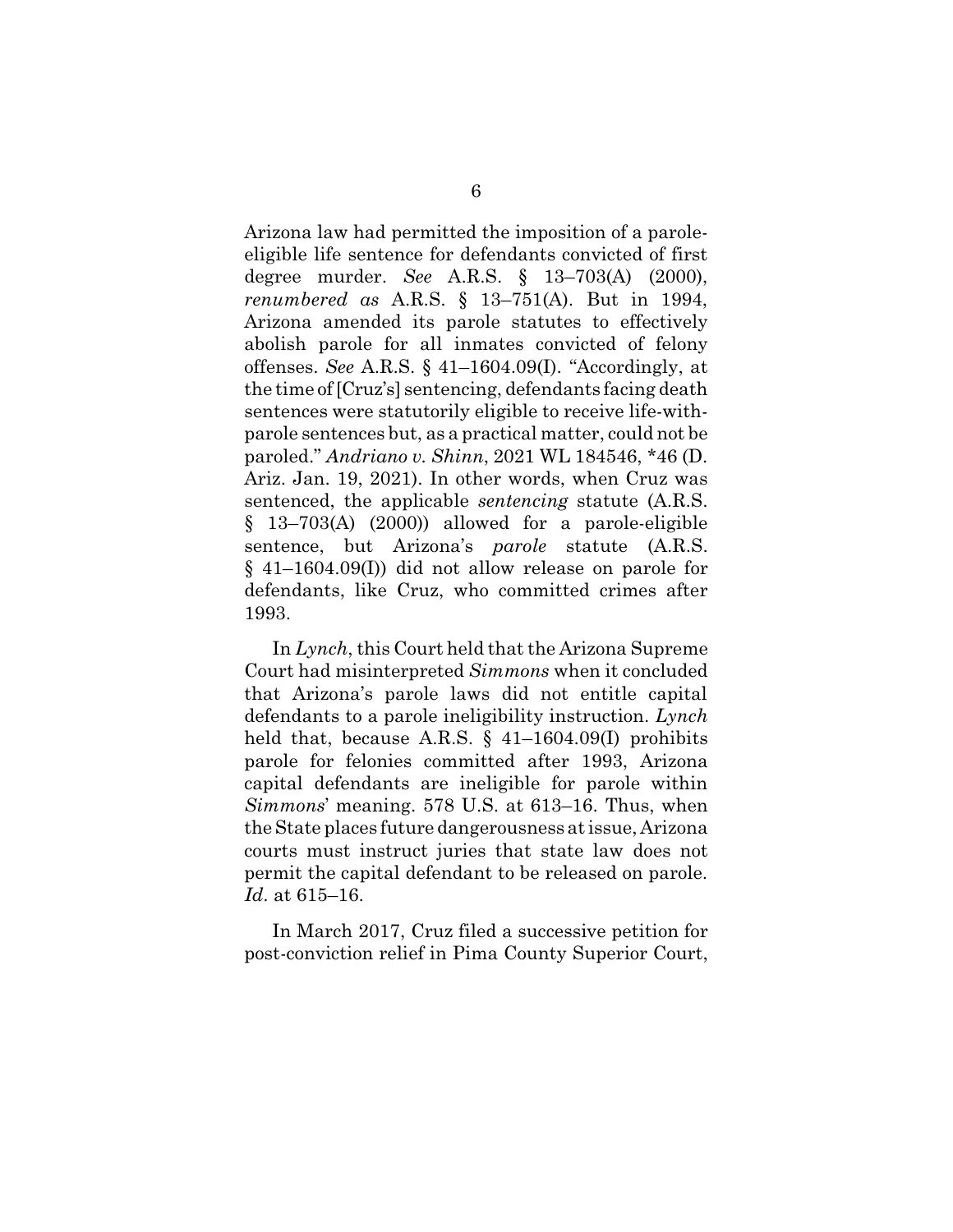arguing that *Lynch* entitled him to a new sentencing proceeding under Arizona Rule of Criminal Procedure  $32.1(g)$ . Under Rule  $32.1(g)$ , a defendant may obtain relief if "[t]here has been a significant change in the law that if determined to apply to defendant's case would probably overturn the defendant's conviction or sentence."

The postconviction court denied relief, finding that *Lynch* was not a significant change in the law under the rule, was not retroactively applicable, and even if applied to his case it would not have "probably overturned" his sentence. App. B. On the latter point, the court noted that Cruz never asked the trial court for the relief *Simmons* and *Lynch* afford—the ability, if future dangerousness is at issue, to inform the jury of his parole ineligibility through jury instructions or argument by counsel. App. 15a–16a. The court also found that, in light of the weak mitigation Cruz presented and his murder of a police officer in the line of duty, "[n]othing in the record nor the exhibits suggest that had Mr. Cruz' jury been informed of his parole ineligibility, his sentence would have 'probably' been overturned." *Id.* at 16a–17a.

Cruz filed a petition for review in the Arizona Supreme Court. The Arizona Supreme Court granted review, but affirmed the denial of relief, holding that *Lynch* did not constitute a significant change in the law under Rule 32.1(g). App. 2a.

The court noted that, under state law, a Rule 32.1(g) "significant change in the law" "requires some transformative event, a clear break from the past." App. 6a (quoting *State v. Shrum*, 203 P.3d 1175, 1178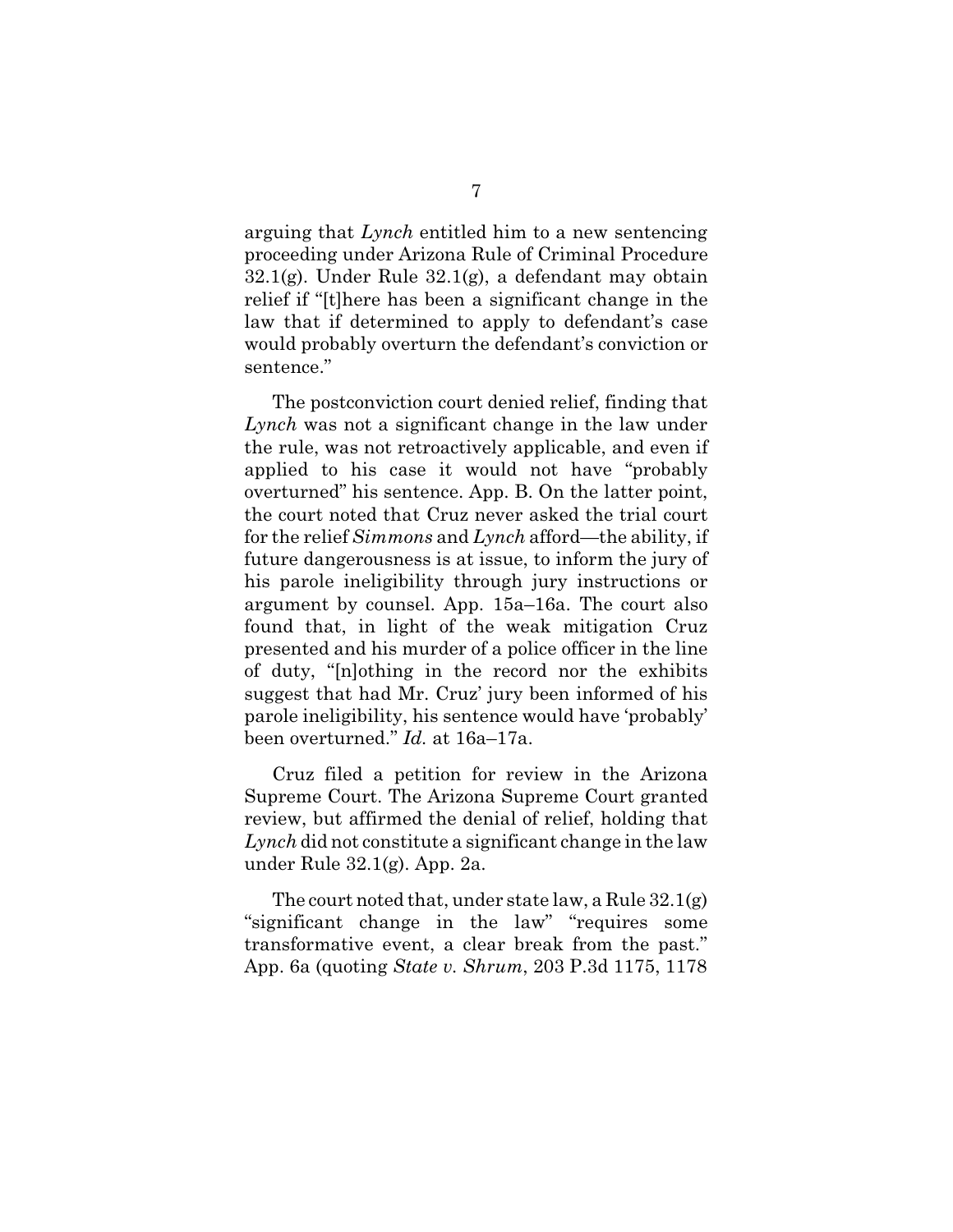(Ariz. 2009)). *Lynch*, however, "did not declare any change in the law representing a clear break from the past." App. 8a. The law *Lynch* relied on—*Simmons*—"was clearly established at the time of Cruz's trial, sentencing, and direct appeal, despite the misapplication of that law by Arizona courts." *Id.* at 9a. The state court concluded that this Court's decision in *Lynch* "did not change any interpretation of federal constitutional law, the holding of *Simmons* did not change between Cruz's crime and his first PCR petition, and no Supreme Court precedent was overruled or modified." *Id.* at 11a. As a result, under Arizona law, *Lynch* "does not represent a significant change in the law for purposes of Rule  $32.1(g)$ " and Cruz was not entitled to collateral relief. *Id.* at 9a, 11a.<sup>1</sup>

Cruz now seeks certiorari review of the Arizona Supreme Court's decision.

#### **REASONS FOR NOT GRANTING THE WRIT**

This Court grants certiorari "only for compelling reasons," Sup. Ct. R. 10, and Cruz presents no such reason. In particular, Cruz has not established that the state court has "decided an important federal question in a way that conflicts with relevant decisions of this

<sup>&</sup>lt;sup>1</sup> Cruz refers twice in passing to the Arizona Supreme Court's purported "ongoing hostility to *Simmons* and *Lynch*." Pet. at 27; *see also id.* at 3. This accusation is baseless. After *Lynch*, the Arizona Supreme Court has remanded multiple capital cases for a new penalty phase trial based on the lack of a parole ineligibility instruction where future dangerousness was at issue. *See State v. Hulsey*, 408 P.3d 408, 439, ¶ 144 (Ariz. 2018); *State v. Rushing*, 404 P.3d 240, 251, ¶ 44 (Ariz. 2017); *State v. Escalante-Orozco*, 386 P.3d 798, 830, ¶ 127 (Ariz. 2017).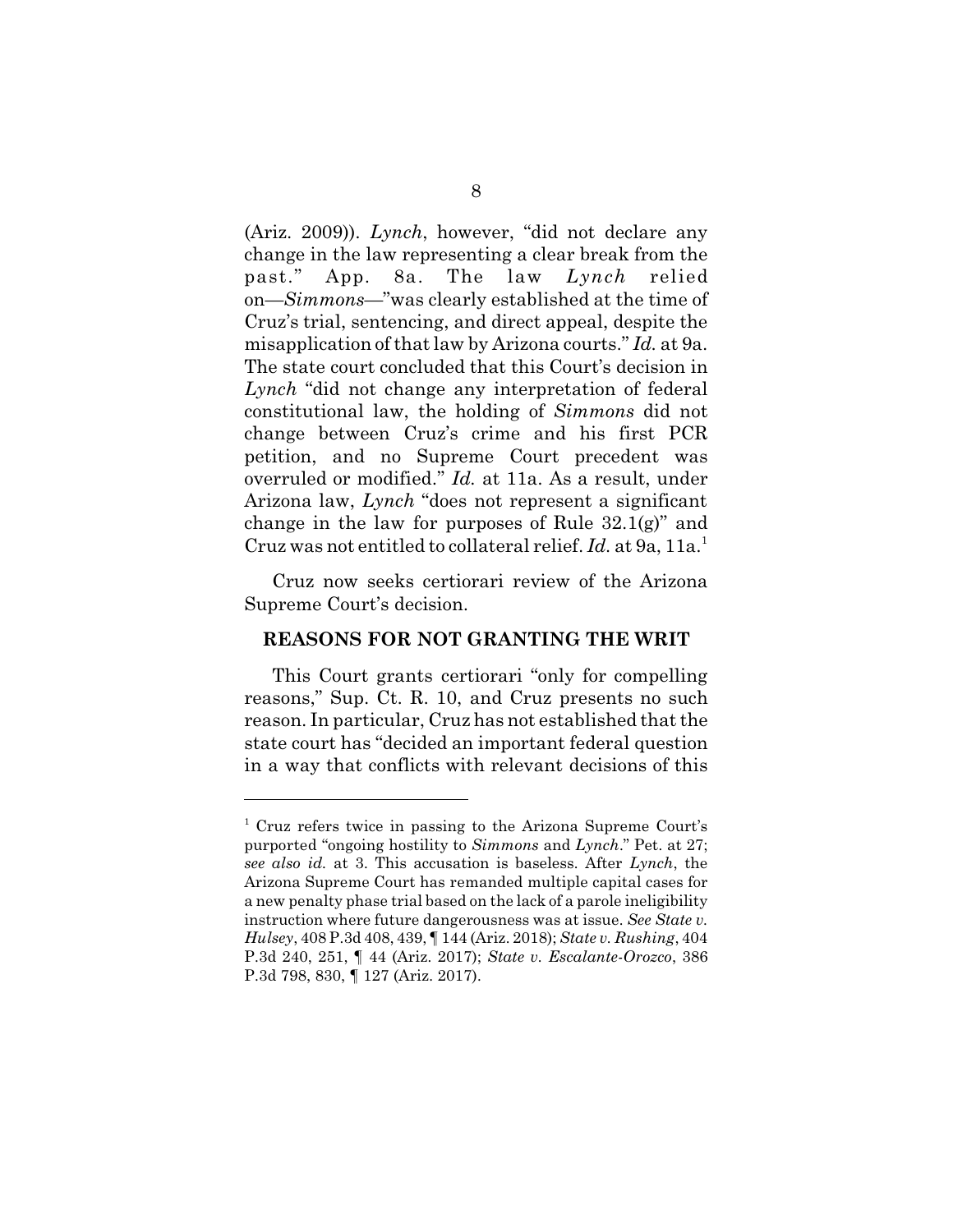Court." Sup. Ct. R. 10(c). Rather, Cruz "assert[s] error consist[ing] of erroneous factual findings [and] misapplication of a properly stated rule of law," for which this Court "rarely grant[s]" certiorari review. Sup. Ct. R. 10. Because the decision below rested entirely on state law grounds and Cruz merely seeks correction of the state court's denial of his petition for postconviction relief, this Court should deny certiorari

#### **I. Cruz waived any claim under** *Simmons* **or** *Lynch***.**

At trial, Cruz waived the argument he now makes—that he was entitled to a jury instruction on parole-ineligibility. He never argued that the State placed his future dangerousness at issue and did not request a parole-ineligibility instruction in rebuttal. Error occurs under *Simmons* "where a capital defendant's future dangerousness is at issue and the only sentencing alternative to death available to the jury is life imprisonment without possibility of parole," and the trial court refuses to allow the defendant "'to inform the jury of his parole ineligibility, either by a jury instruction or in arguments by counsel.'" *Lynch*, 578 U.S. 613, 613–14 (2016) (quoting *Shafer*, 532 U.S. at 39). Cruz waived the issue because he made no request for parole-ineligibility instruction or permission to argue parole ineligibility. Accordingly, the trial court did not refuse a parole-ineligibility instruction or prevent counsel from arguing the matter. *Simmons* error thus did not occur.

Instead, Cruz requested remedies *Simmons* does not afford. As noted previously, he asked the judge before trial to decide whether he would sentence Cruz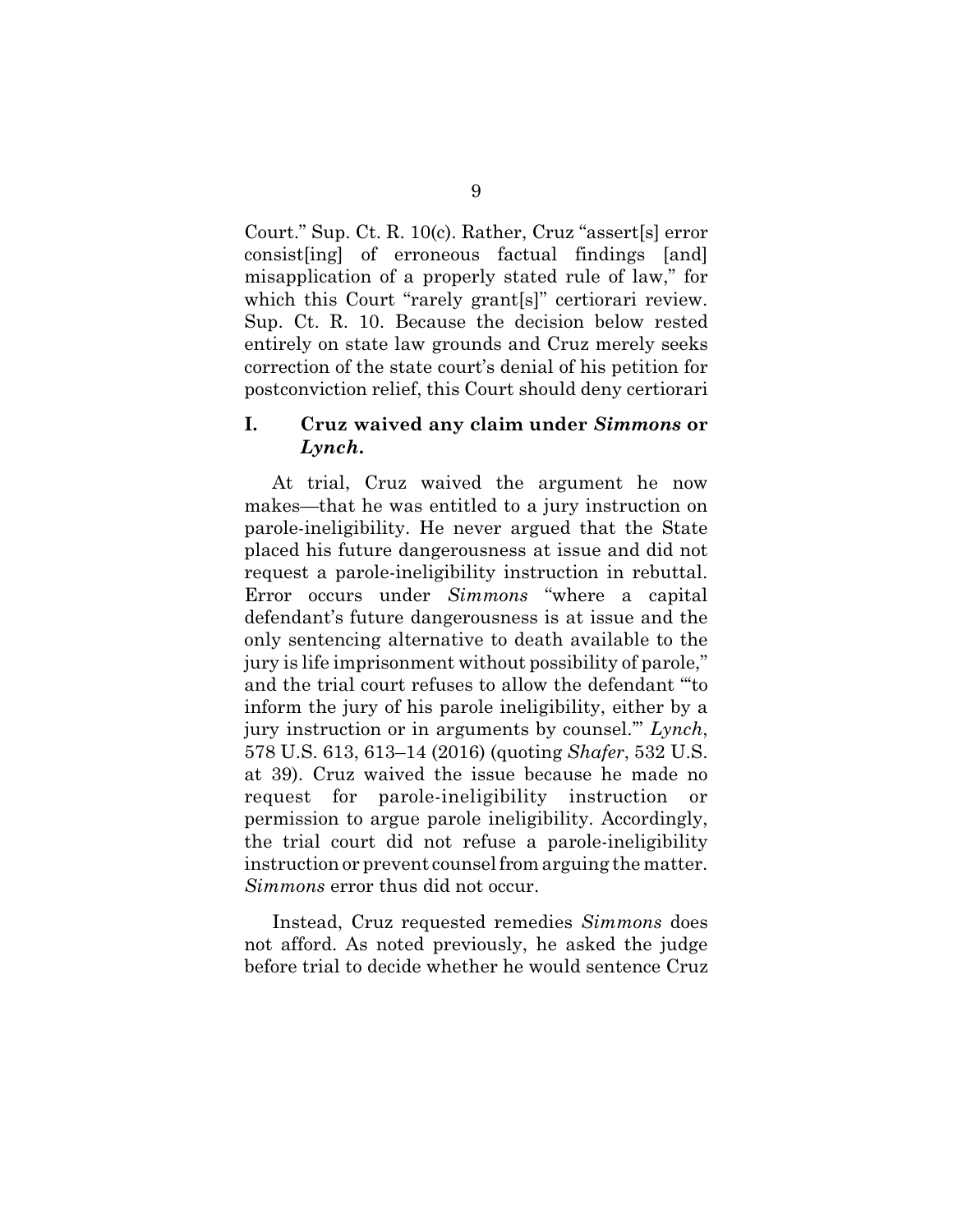to natural life or life with the possibility of release after 25 years if the jury did not return a death sentence, and he proffered mitigation testimony from the Chairman of the Arizona Board of Executive Clemency that the Board could only recommend release after 25 years, but could not order Cruz to be paroled. Then, although the trial court offered to "give an instruction of the consequences of a life or natural life sentence … if the defendant so requests," R.T. 3/1/05, at 6, Cruz failed to act on the judge's offer—he "never requested to inform the jury, through instructions or argument, that, under state law, he was ineligible for parole." *Cruz v. Ryan*, 2018 WL 1524026, \*49 (D. Ariz. March 28, 2018). On direct appeal to the Arizona Supreme Court, Cruz similarly failed to argue that, under *Simmons*, he should have been permitted to inform the jury of parole-ineligibility "either by a jury instruction or in arguments by counsel." *Lynch*, 578 U.S. at 613–14 (quoting *Shafer*, 532 U.S. at 39).

Because Cruz did not request a *Simmons* instruction, the trial court did not err by failing to give one, and Cruz thereby waived any claim that he is entitled to relief under *Lynch*. *See State v. Bush*, 423 P.3d 370, 388, ¶ 74 (Ariz. 2018) ("In short, *Simmons* 'relief is foreclosed by the defendant's failure to request a parole ineligibility instruction at trial.'") (quoting *Campbell v. Polk*, 447 F.3d 270, 289 (4th Cir. 2006)); *see also Townes v. Murray*, 68 P.3d 840, 850 (4th Cir. 1995) ("[T]he fact that a jury was not informed of the defendant's parole ineligibility would not violate the defendant's due process rights, as recognized by *Simmons,* if that lack of information was due to the defendant's own inaction. . . . "[T]he defendant's right,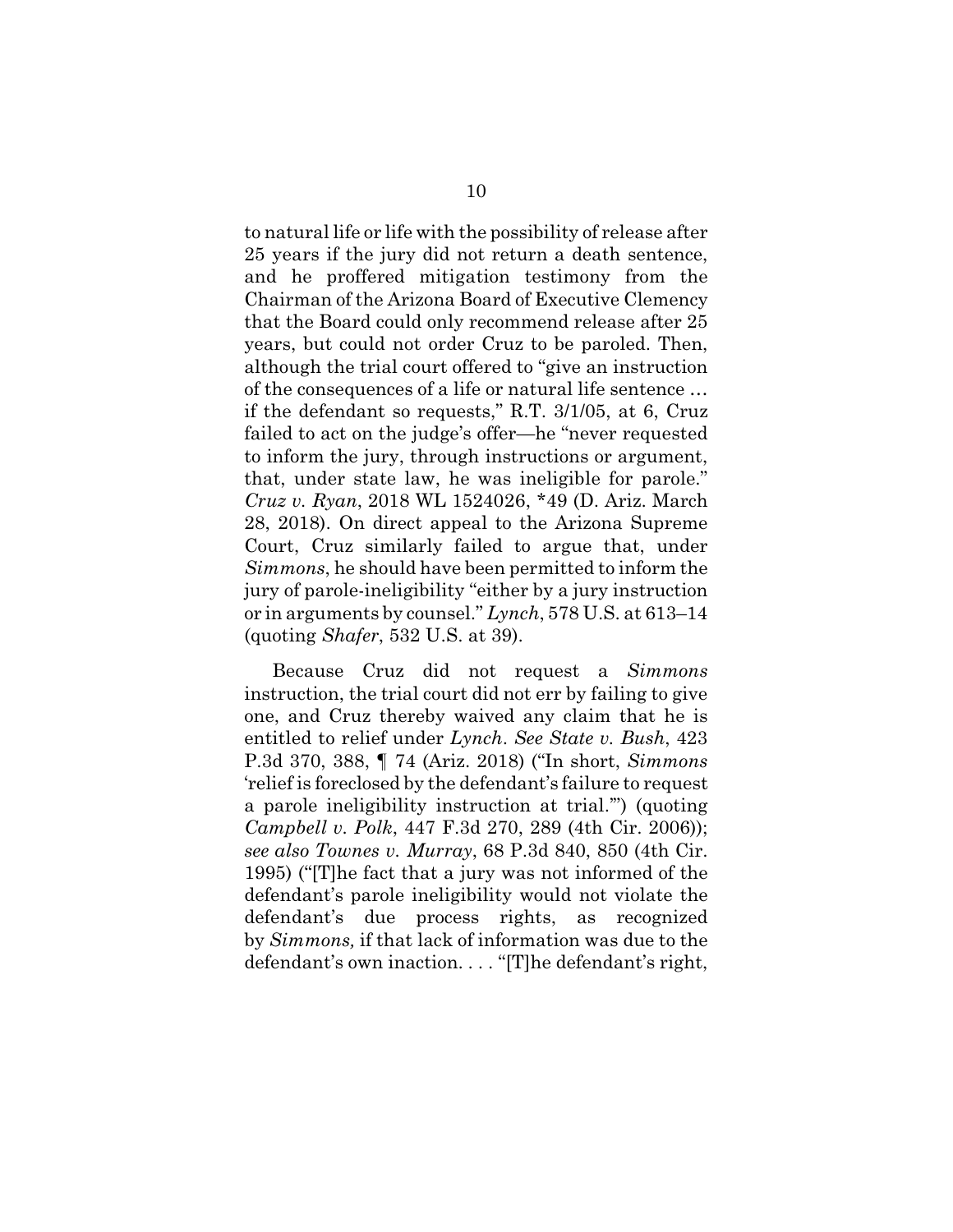under *Simmons*, is one of opportunity, not of result."). Given Cruz's waiver of the issue, this Court should deny certiorari.

## **II. The Arizona Supreme Court's decision rested on an independent and adequate state law ground.**

"This Court lacks jurisdiction to entertain a federal claim on review of a state court judgment 'if that judgment rests on a state law ground that is both independent of the merits of the federal claim and an adequate basis for the court's decision.'" *Foster v. Chatman*, 578 U.S. 488, 497 (2016) (quoting *Harris v. Reed*, 489 U.S. 255, 260 (1989)). A state law ground is independent of the merits of the federal claim when resolution of the state procedural law question does not "depend[] on a federal constitutional ruling." *Stewart v. Smith*, 536 U.S. 856, 860 (2002). And a state procedural rule constitutes an adequate bar to federal review if it was "firmly established and regularly followed" when applied by the state court. *Ford v. Georgia*, 498 U.S. 411, 424 (1991).

As relevant here, when Cruz initiated his successive postconviction relief proceeding in 2017, Rule 32 of the Arizona Rules of Criminal Procedure provided for relief from judgment if a defendant established that "[t]here has been a significant change in the law that if determined to apply to defendant's case would probably overturn the defendant's conviction or sentence." Ariz. R. Crim. P. 32.1(g) (2017). Arizona courts have defined a "significant change in the law" under that rule as a "clear break" or "sharp break with the past." *State v. Slemmer*, 823 P.2d 41, 49 (Ariz. 1991). "The archetype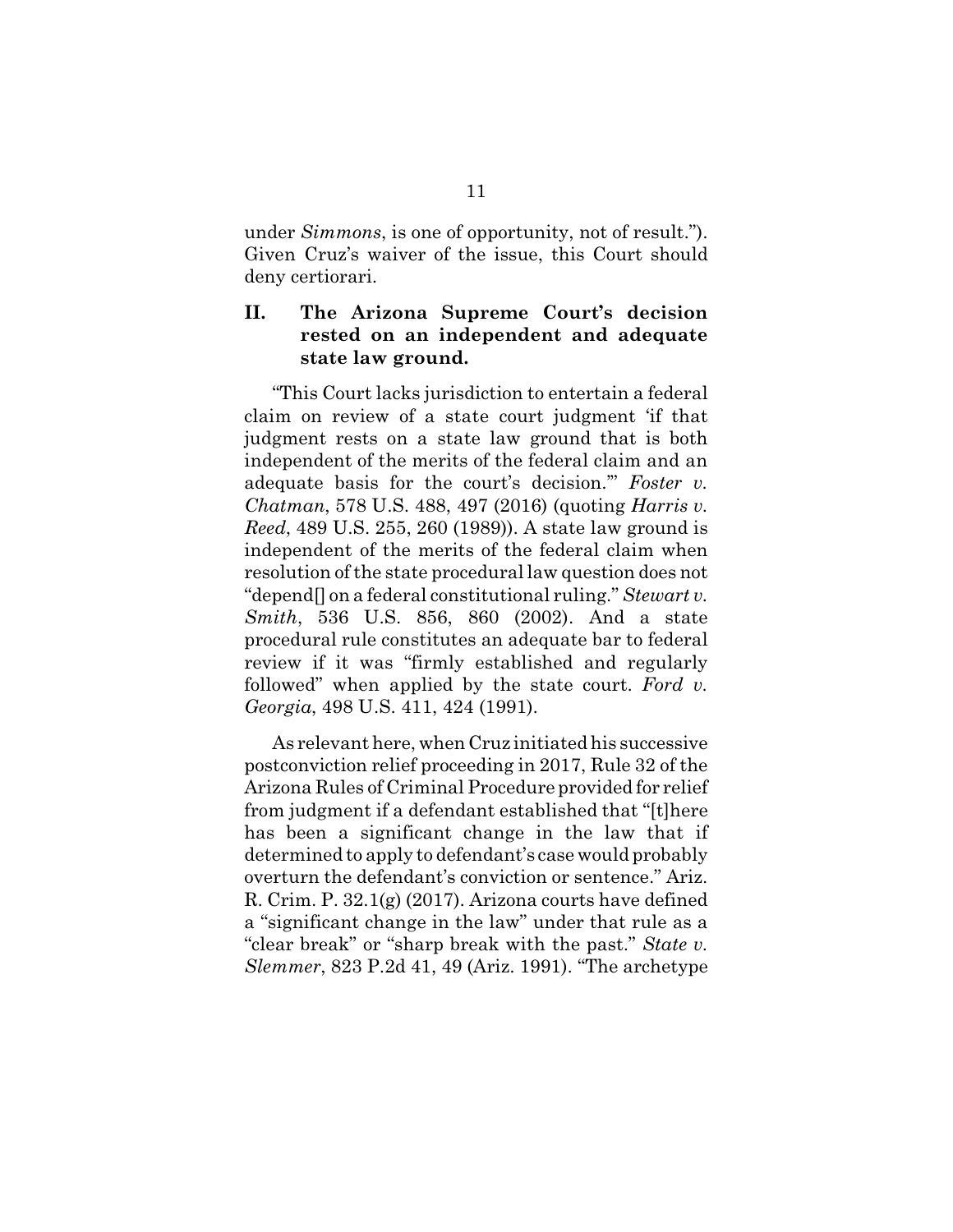of such a change occurs when an appellate court overrules previously binding case law," such as in *Ring v. Arizona*, 536 U.S. 584, 609 (2002). *State v. Shrum*, 203 P.3d 1175, 1179, ¶ 16 (Ariz. 2009). A statutory or constitutional amendment constituting a clear break from prior law can also be a significant change under the rule. *See id.* at 1179, ¶ 17. In addition to establishing the existence of a significant change in the law, a petitioner must also show that the change applies retroactively before obtaining relief under Rule 32.1(g). *See Slemmer*, 823 P.2d at 51.

The initial determination whether there has been a significant change in the law—on which the Arizona Supreme Court rested its decision here—is a question of state law. The Arizona Supreme Court's conclusion that *Lynch* was not a significant change in the law under Rule 32.1(g) did not depend on "an antecedent ruling on federal law [such as] the determination of whether federal constitutional error has been committed." *See Ake v. Oklahoma*, 470 U.S. 68, 75 (1985). The state court did not address whether a federal constitutional error under *Lynch* or *Simmons* had occurred; instead, it looked only to whether *Lynch* constituted a significant change to existing law and concluded that it did not. App. 6a–11a. Thus, because the Arizona Supreme Court's decision did not depend on a federal constitutional ruling, its resolution of a state law procedural question under Rule 32.1(g) is not reviewable by this Court. *See Foster*, 578 U.S. at 497.

Cruz argues, however, that the Arizona Supreme Court was required to apply *Lynch* to his case under federal retroactivity principles mandating application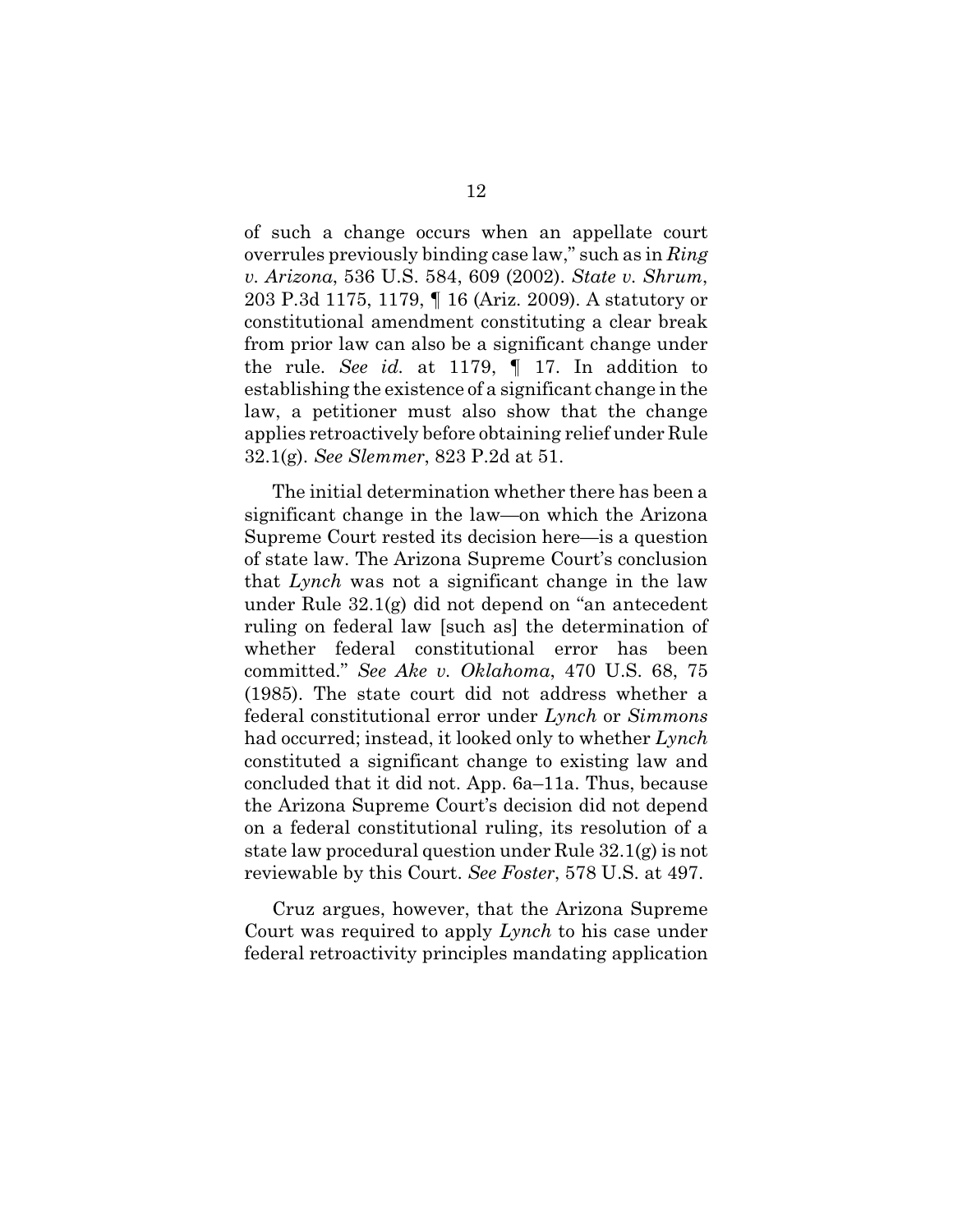of intervening decisions involving "settled" rules. Petition at 14–21 (citing, *e.g., Yates v. Aiken*, 484 U.S. 211 (1988); and *Chaidez v. United States*, 568 U.S. 342, 347 (2013)). His argument is misplaced because the Arizona Supreme Court did not reach (nor was it required to) the question whether *Lynch* applies retroactively.

Cruz's argument concerning *Lynch*'s retroactive application ignores altogether the independent and adequate state ground doctrine. In fact, in *Yates*, on which Cruz heavily relies, this Court acknowledged that it was permitted to engage in a retroactivity analysis in part because the state court had not "placed any limit on the issues that it will entertain in collateral proceedings." 484 U.S. at 218. Since the state court "considered the merits of the federal claim," it ha[d] a duty to grant the relief that federal law requires." *Id.*

Here, in contrast, Rule 32 places affirmative limits on the issues that Arizona courts will entertain in collateral proceedings, and especially a successive collateral proceeding such as this one. And because Cruz's claim did not meet Arizona's procedural requirements under Rule 32.1(g), the Arizona Supreme Court (unlike the state court in *Yates*) did not consider the merits of the federal claim. The federal retroactivity decisions Cruz relies on are thus irrelevant to the state law procedural question on which the Arizona Supreme Court resolved Cruz's petition.

Cruz incorrectly asserts that Arizona, like the court in *Yates*, does not place limits on the constitutional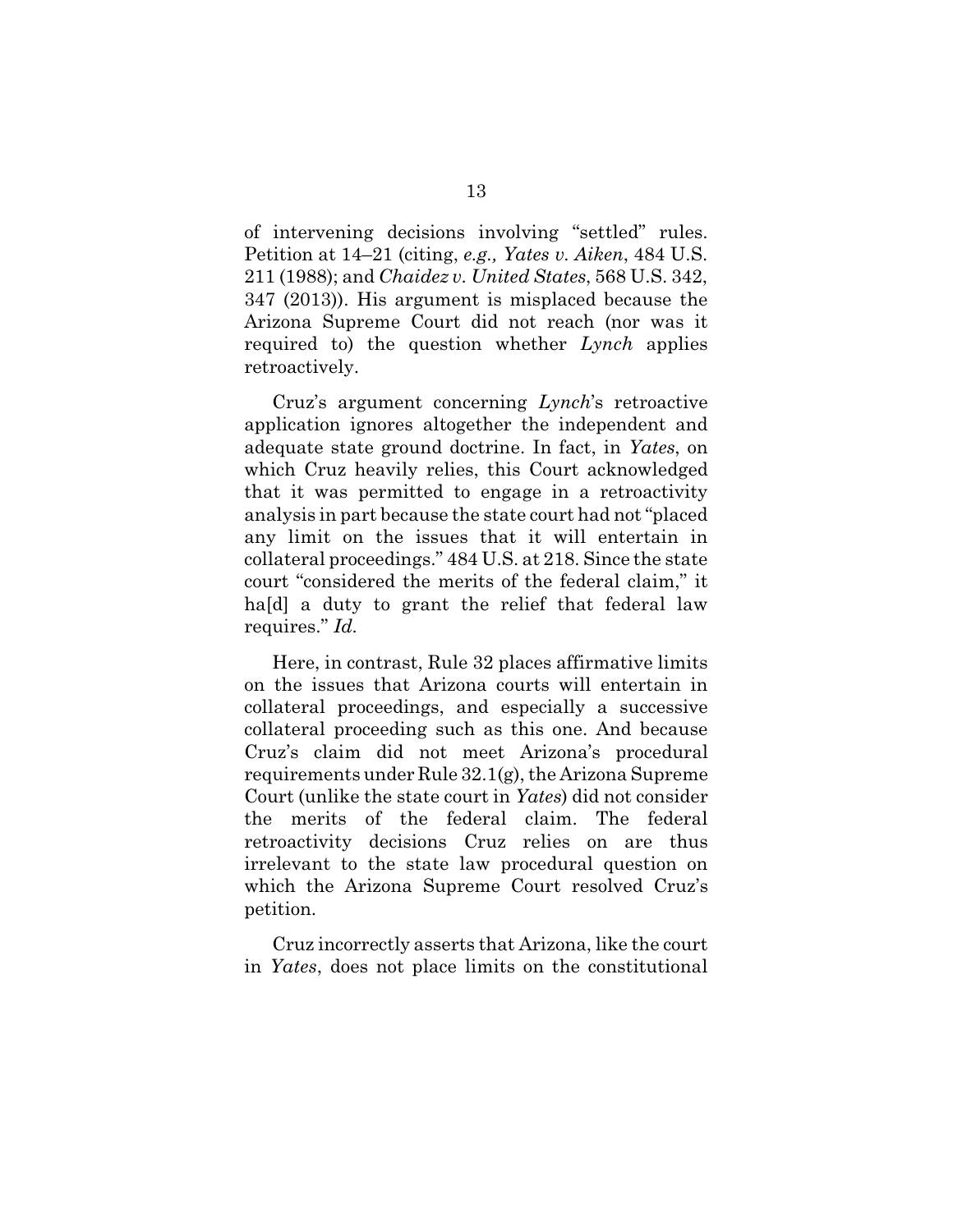issues it will entertain in collateral proceedings because it "broadly entitles defendants to challenge their conviction or sentence on the ground that it was imposed 'in violation of the United States or Arizona Constitutions.'" Petition at 17 (quoting Ariz. R. Crim. P. 32.1(a)). But Arizona courts will only entertain constitutional claims under Rule 32.1(a) in an initial postconviction relief proceeding. Ariz. R. Crim. P. 32.4(a) ("Any notice not timely filed may only raise claims pursuant to Rule  $32.1(d)$ , (e), (f), (g) or (h).") (2017).

Cruz is surely aware of these state law procedural limitations. In fact, undoubtedly because a claim under Rule 32.1(a) would have been procedurally barred under state law, Cruz did not present his *Lynch* claim to the Arizona courts under that provision, but rather under Rule 32.1(g). *See* Successive Petition for Post-Conviction Relief, State v. Cruz, Pima Co. Sup. Ct. CR2003-1740 (March 9, 2017) (seeking relief under *Lynch* solely pursuant to Rule 32.1(g)). Cruz is thus incorrect that the Arizona courts do not place limits on the constitutional claims they will entertain in collateral proceedings.

Cruz also contends, in a footnote, that Rule 32.1(g) is not an adequate state law ground because it is not "firmly established and regularly followed." Petition at 27 n.2 (quoting *Beard v. Kindler*, 558 U.S. 53, 60 (2009)). His assertion is incorrect.

A state procedural rule is consistently and regularly applied, and thus "adequate" to bar federal review, if it is applied in the vast majority of cases. *See Dugger v. Adams*, 489 U.S. 401, 410 n.6 (1989) (noting that a few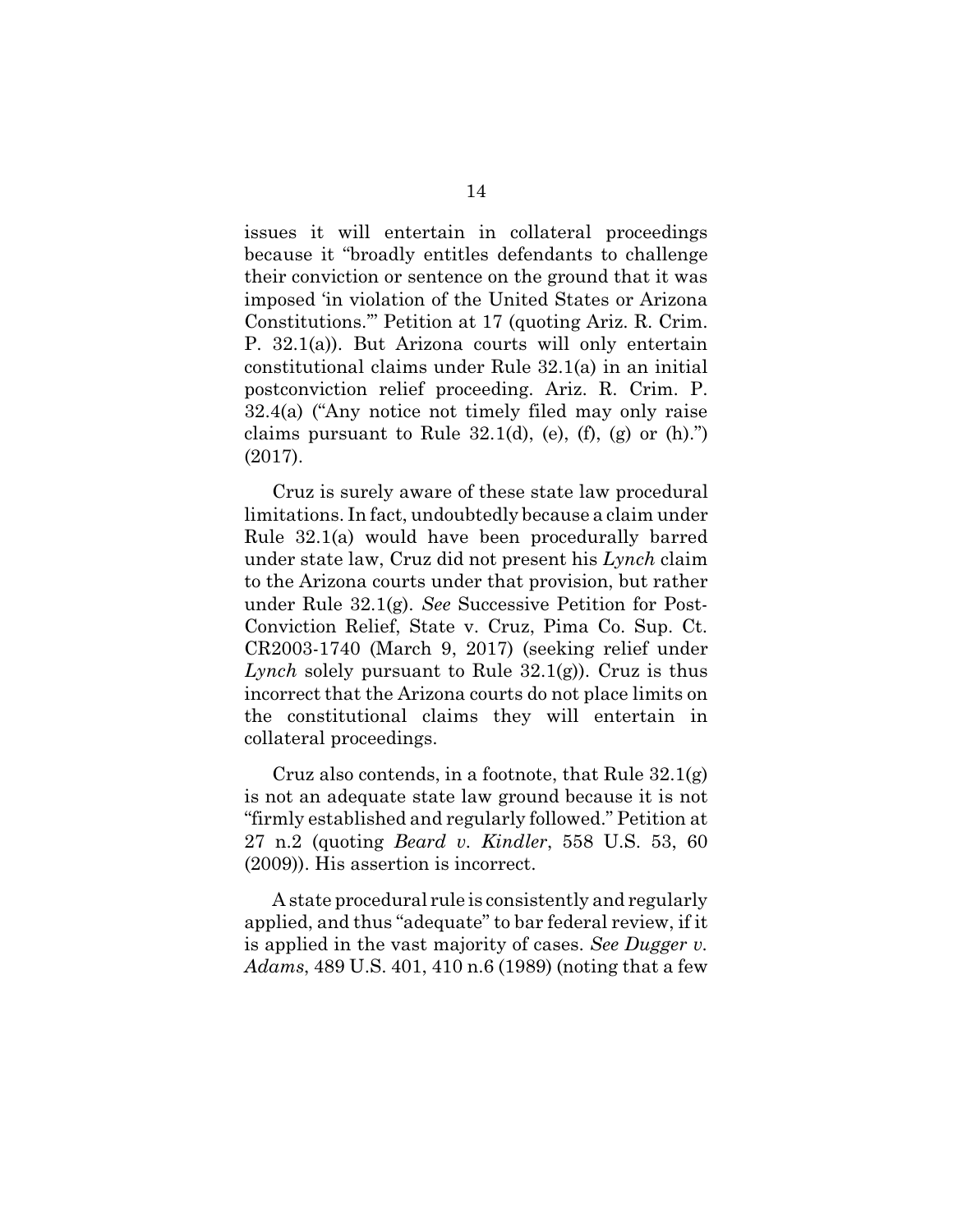cases failing to apply the procedural rule do not undermine the state's consistent application in the vast majority of cases); *Moran v. McDaniel*, 80 F.3d 1261, 1269–70 (9th Cir. 1996). And a "discretionary state procedural rule can serve as an adequate ground to bar federal habeas review … even if the appropriate exercise of discretion may permit consideration of a federal claim in some cases but not others." *Beard*, 558 U.S. at 60–61.

Specifically, Cruz argues that Rule 32.1(g) is not firmly established and regularly followed because in *Shrum*, 203 P.3d 1175, the Arizona Supreme Court stated that a significant change in the law exists "when an appellate court overrules previously binding case law," which he asserts contrasts with the decision below, and because *Slemmer*, 823 P.2d 41, "adher[es] to *Yates* even in the context of a claim under Rule 32.1(g)." Petition at 27 n.2. He misconstrues these state court decisions applying Rule 32.1(g).

First, *Shrum*'s statement that a significant change in the law occurs "when an appellate court overrules previously binding case law" is consistent with the decision below. *See* 203 P.3d at 1178. In its decision below, the Arizona Supreme Court addressed that principle from *Shrum*, noting that it had found a significant change in the law when *Ring*, 536 U.S. 584, overruled *Walton v. Arizona*, 497 U.S. 639, 647 (1990), and when *Miller v. Alabama*, 567 U.S. 460 (2012), and *Montgomery v. Louisiana*, 577 U.S. 190 (2016), overruled case law permitting mandatory life-withoutparole sentences for juveniles. App. 6a–8a. The court found that, in contrast to those situations, *Lynch* "did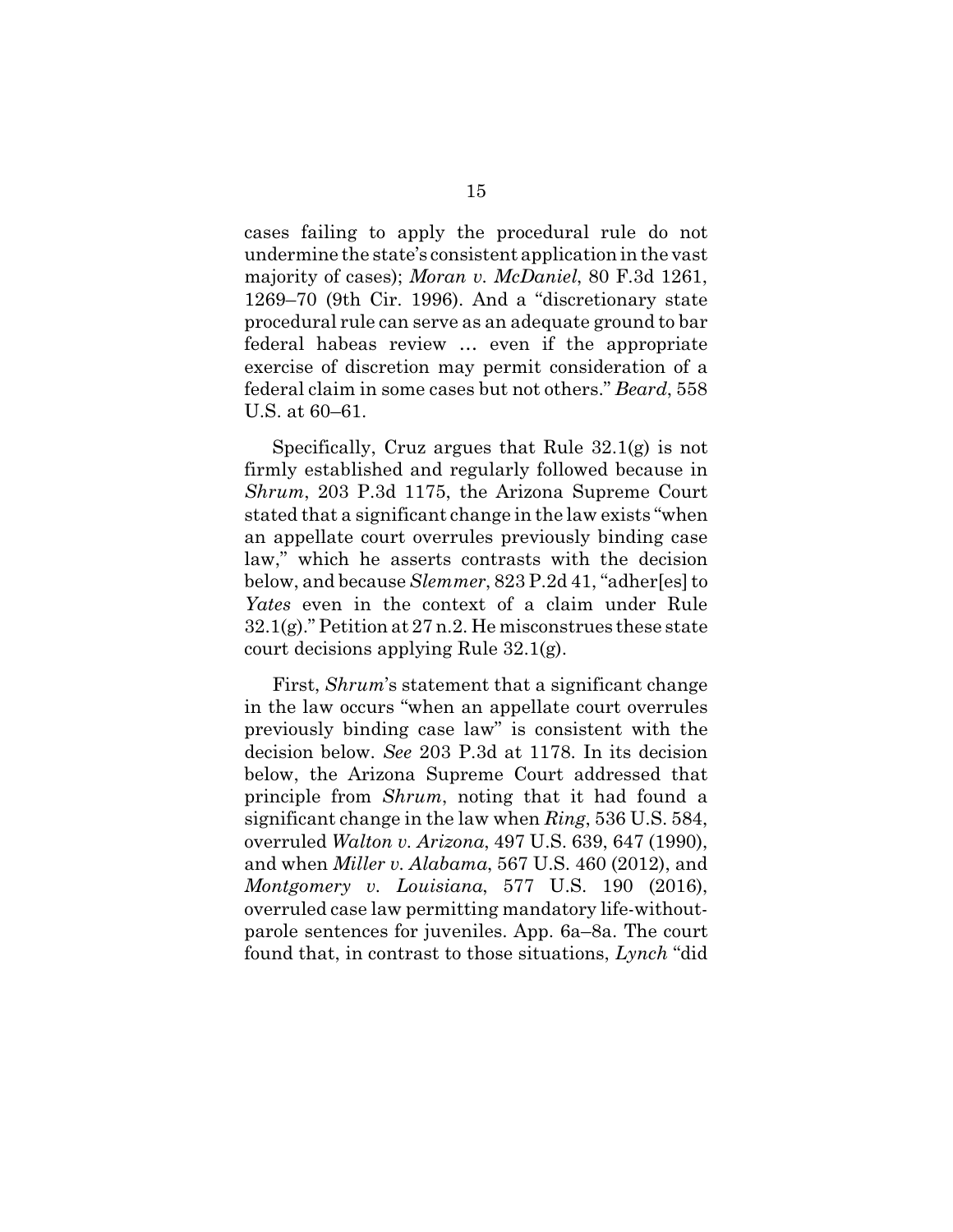not declare any change in the law representing a clear break from the past." *Id.* at 8a. Instead, *Simmons*, on which *Lynch* relied, "was clearly established at the time of Cruz's trial, sentencing, and direct appeal, despite misapplication of that law by Arizona courts." *Id.* at 9a. Thus, Cruz is incorrect that the decision below is at odds with *Shrum* or applied Rule 32.1(g) inconsistently.

Next, *Slemmer* addressed *Yates*' theory of retroactivity when discussing the *second* component of a claim under Rule  $32.1(g)$ —whether the significant change in the law applies retroactively. *See Slemmer*, 823 P.2d at 46–47, 49–50. Significantly, the court in *Slemmer* addressed retroactivity cases like *Yates* only *after* finding that the decision which the defendant sought to apply retroactively met Rule 32.1(g)'s first requirement because it was a significant change in the law. *Slemmer*, 823 P.2d at 49. Here, in contrast, the Arizona Supreme Court never reached the question of retroactivity (and therefore had no reason to address *Yates*) because it found that Cruz failed to establish the *first* requirement of a 32.1(g) claim, a significant change in the law. Consequently, neither *Shrum* nor *Slemmer* establishes that Arizona fails to consistently and regularly apply Rule 32.1(g).

Finally, because the decision below rested on the independent and adequate state law procedural question of whether *Lynch* constituted a significant change in the law, Cruz is incorrect that it creates a split with other states' courts and conflicts with "the consensus approach to federal retroactivity in state courts." Petition at 21. Other states' approaches to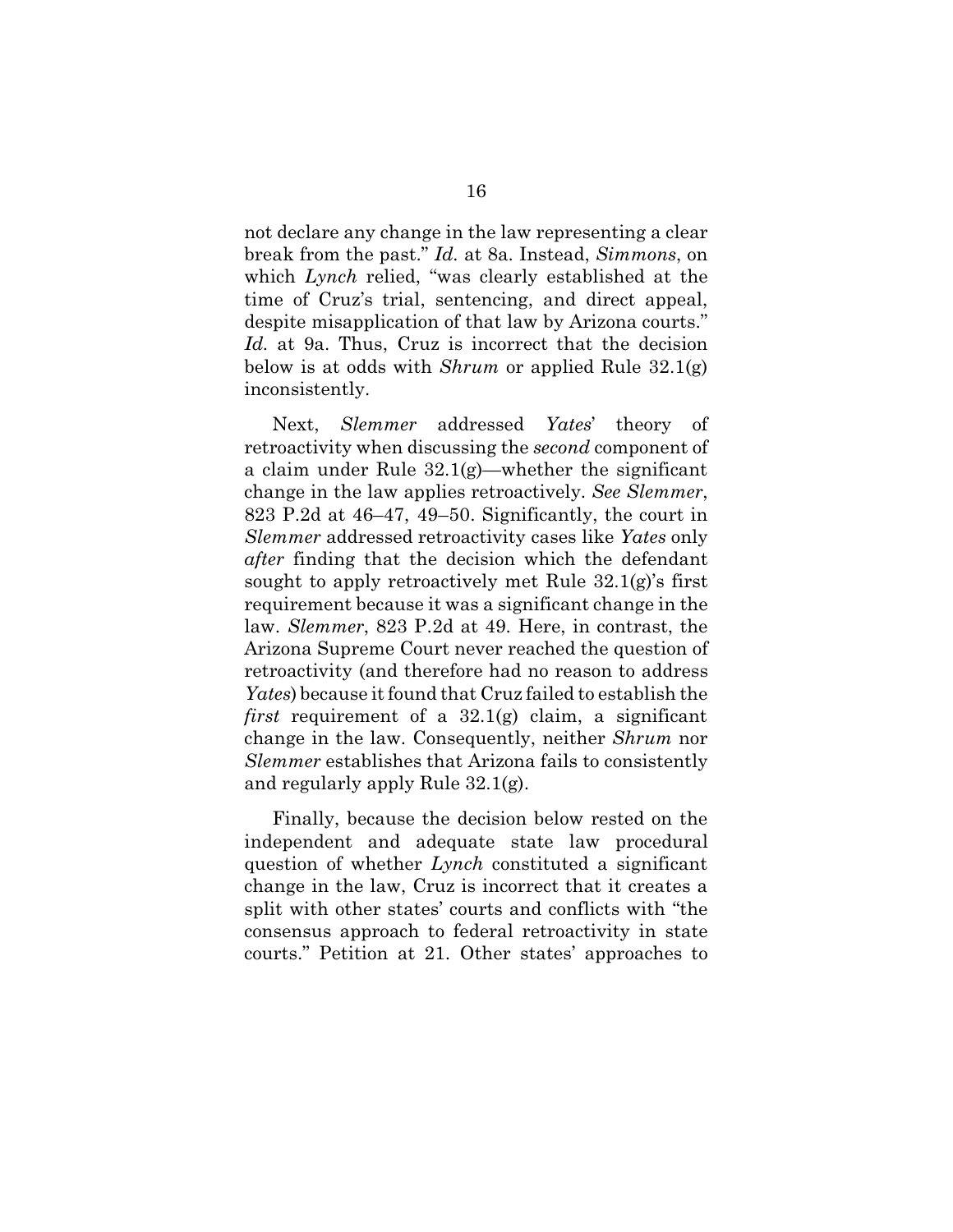retroactivity analysis have no relevance to Arizona's interpretation of Rule 32.1(g)'s opening requirement of a significant change in the law. Because the court below never reached the question of retroactivity, its decision cannot have conflicted with how other states have addressed retroactive application of this Court's decisions. Cruz's attempt to manufacture a split among state high courts thus fails.

# **III. Even if** *Lynch***'s retroactivity were at issue, Cruz's case presents a poor vehicle to address it.**

As explained previously, Cruz failed to request a jury instruction on parole ineligibility and therefore no *Simmons* error occurred in his case. And the question Cruz asks this Court to address—whether *Lynch* must be applied retroactively to cases on collateral review—is irrelevant because, even if this Court were to hold that *Lynch* is retroactive, this would not affect the outcome of this case. Neither *Simmons* nor *Lynch* required the trial court to sua sponte give a paroleineligibility instruction. Moreover, the court below denied relief on an independent and adequate state law ground, never reaching the federal retroactivity question.

But even if Cruz had requested a parole-ineligibility instruction, and the trial court rejected it, any hypothetical *Simmons*/*Lynch* error was harmless.<sup>2</sup>

<sup>2</sup> In support of his argument that the lack of a *Simmons* instruction prejudiced his case, Cruz cites to a letter from a juror stating that she would have voted for a sentence of life without parole if that had been an option. Petition at 31. Cruz's citation to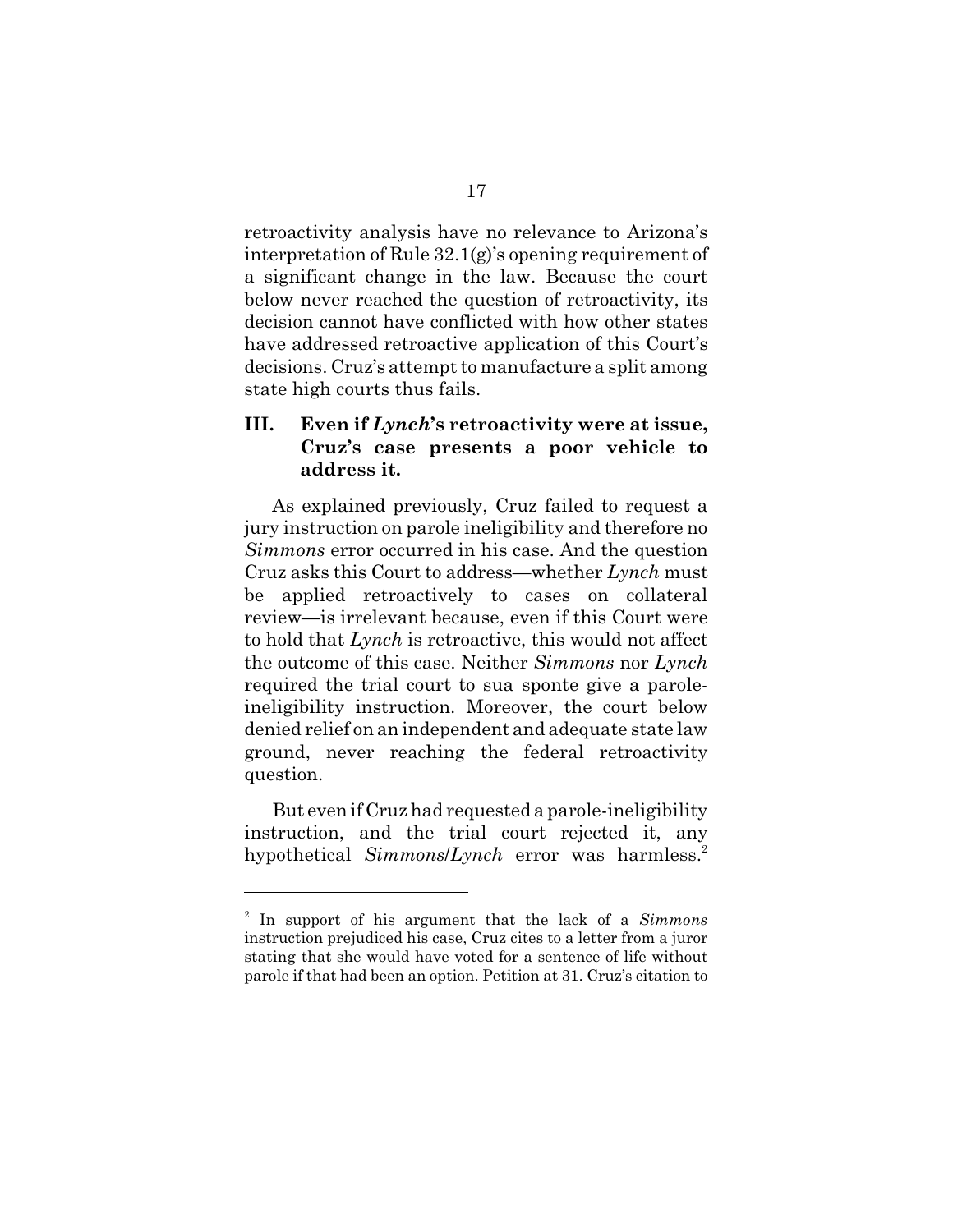Accordingly, Cruz's case presents a poor vehicle to address the federal question he attempts to present.

First, the State did not place Cruz's future dangerousness at issue, which must occur before *Simmons* entitles a capital defendant to inform the jury of his parole ineligibility. *See* 512 U.S. at 156 ("where the defendant's future dangerousness is at issue, and state law prohibits the defendant's release on parole, due process requires that the sentencing jury be informed that the defendant is parole ineligible"). A defendant's future dangerousness is at issue if it is "a logical inference from the evidence, or was injected into the case through the State's closing argument." *Kelly v. South Carolina*, 534 U.S. 246, 248 (2002) (quotation omitted).

Here, the State did not present evidence of prior arrests or convictions for violent acts, and there was no suggestion that Cruz had a history of violent or assaultive behavior. *See, e.g., Kelly*, 534 U.S. at 249, 252–53 (jury was encouraged to consider future dangerousness based on evidence defendant had created a shank in prison, made escape attempt that included plan to use a female guard as a hostage, and had developed inclination to kill anyone who "rubbed

the juror's letter violates "the near-universal and firmly established common-law rule in the United States flatly prohibit[ing] the admissibility of juror testimony to impeach a jury verdict," *Tanner v. United States*, 483 U.S. 107, 117 (1987), and should be disregarded. *See also* Ariz. R. Crim. P. 24.1(d) ("[T]he court may not receive testimony or an affidavit that relates to the subjective motives or mental processes leading a juror to agree or disagree with the verdict.").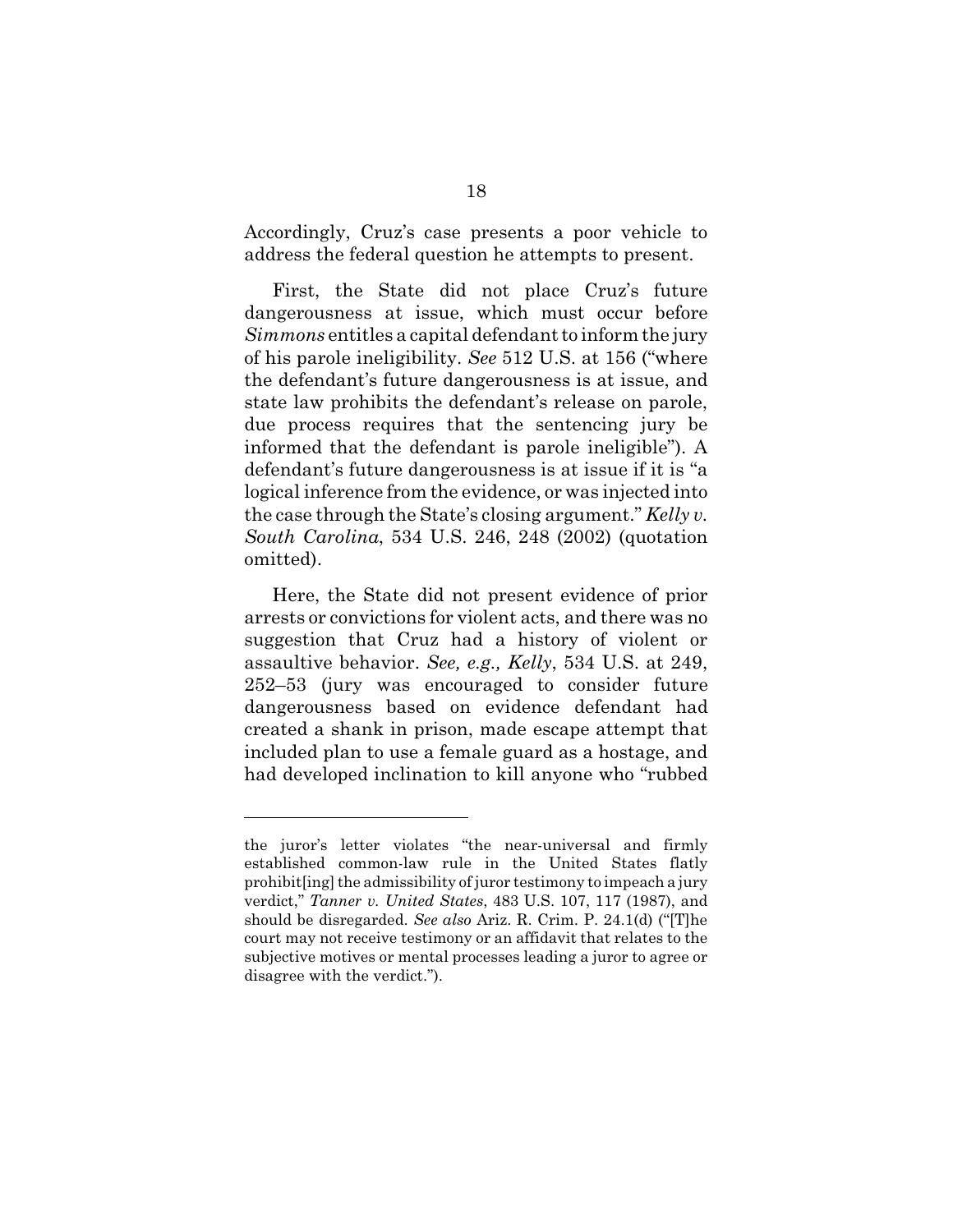him the wrong way"). Officer Hardesty's murder did not involve a random, unprovoked attack on a stranger, which might suggest future dangerousness, but was committed during Cruz's attempt to evade arrest. Nor did the prosecutor emphasize the murder's brutality; for example, the State did not allege as an aggravating circumstance that the murder was cruel, heinous, or depraved. *See* A.R.S. § 13–751(F)(6). Instead, the victim's status as a police officer in the line of duty was the sole aggravating factor.

The purpose of a parole-ineligibility instruction under *Simmons* is to "rebut the prosecution's argument that [the defendant] posed a future danger." *Lynch*, 578 U.S. at 615; *see also O'Dell v. Netherland*, 521 U.S. 151, 167 (1997) (characterizing *Simmons* as affording a "narrow right of rebuttal … in a limited class of capital cases"). Here, there was little, if anything, for a parole ineligibility instruction to rebut since the State did not present future dangerousness as a reason to impose a death sentence.

Moreover, the Arizona Supreme Court found on direct review that Cruz's mitigation evidence was less than compelling:

The evidence presented on most of these mitigating circumstances was weak, and Cruz established little or no causal relationship between the mitigating circumstances and the crime. Moreover, much of the mitigating evidence offered by Cruz was effectively rebutted by the State.